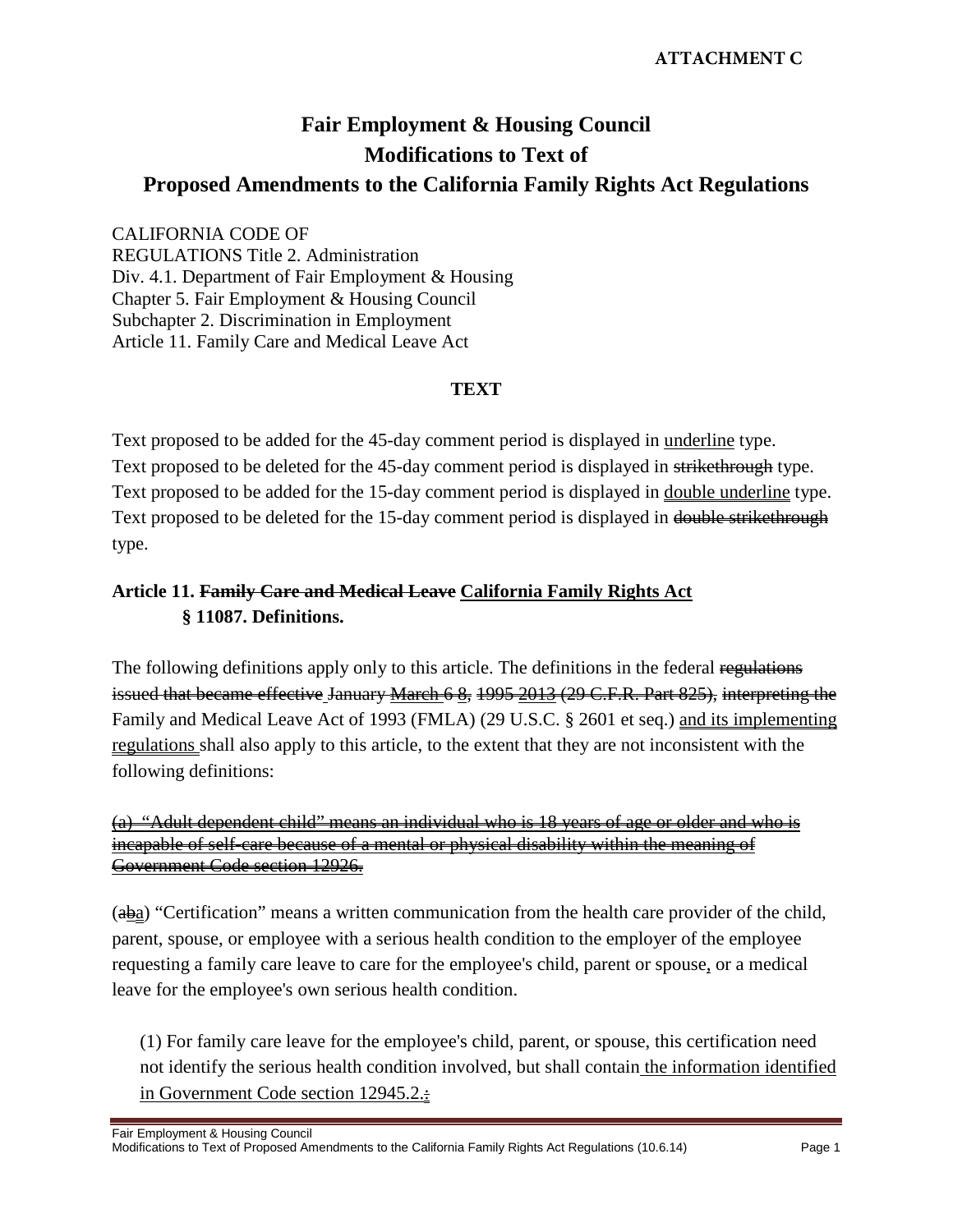(A) the date, if known, on which the serious health condition commenced,

(B) the probable duration of the condition,

(C) an estimate of the amount of time which the health care provider believes the employee needs to care for the child, parent or spouse, and

(D) a statement that the serious health condition warrants the participation of the employee to provide care during a period of treatment or supervision of the child, parent or spouse.

 $\pm$   $\leftrightarrow$  "Warrants the participation of the employee," within the meaning of Government Code section 12945.2, includes, but is not limited to, providing psychological comfort, and arranging third party care for the child, parent or spouse, as well as directly providing, or participating in, the medical care.

(2) For medical leave for the employee's own serious health condition, this certification need not, but may, at the employee's option, identify the serious health condition involved. Any certification shall contain the information identified in Government Code section 12945.2, as is demonstrated in section 11097 of these regulations. For purposes of the certification "unable to perform the function of his or her position" means that an employee is unable to perform any one or more of the essential functions of his or her position. It The certification shall contain:

(A) The date, if known, on which the serious health condition commenced,

(B) The probable duration of the condition, and

(C) A statement that, due to the serious health condition, the employee is unable to work at all or is unable to perform any one or more of the essential functions of his or her position.

(beb) "CFRA" means the Moore-Brown-Roberti California Family Rights Act of 1993. (California Family Rights Act, Gov. Code, §§ 12945.1- and 12945.2.) "CFRA leave" means family care or medical leave taken pursuant to CFRA.

(c) "Child" means a biological, adopted, or foster son or daughter, a stepson or stepdaughter, a legal ward, or a child of an employee who stands in loco parentis to that child, who is either under 18 years of age or an adult dependent child. An adult dependent child is an individual who is 18 years of age or older and who is incapable of self-care because of a mental or physical

Fair Employment & Housing Council Modifications to Text of Proposed Amendments to the California Family Rights Act Regulations (10.6.14) Page 2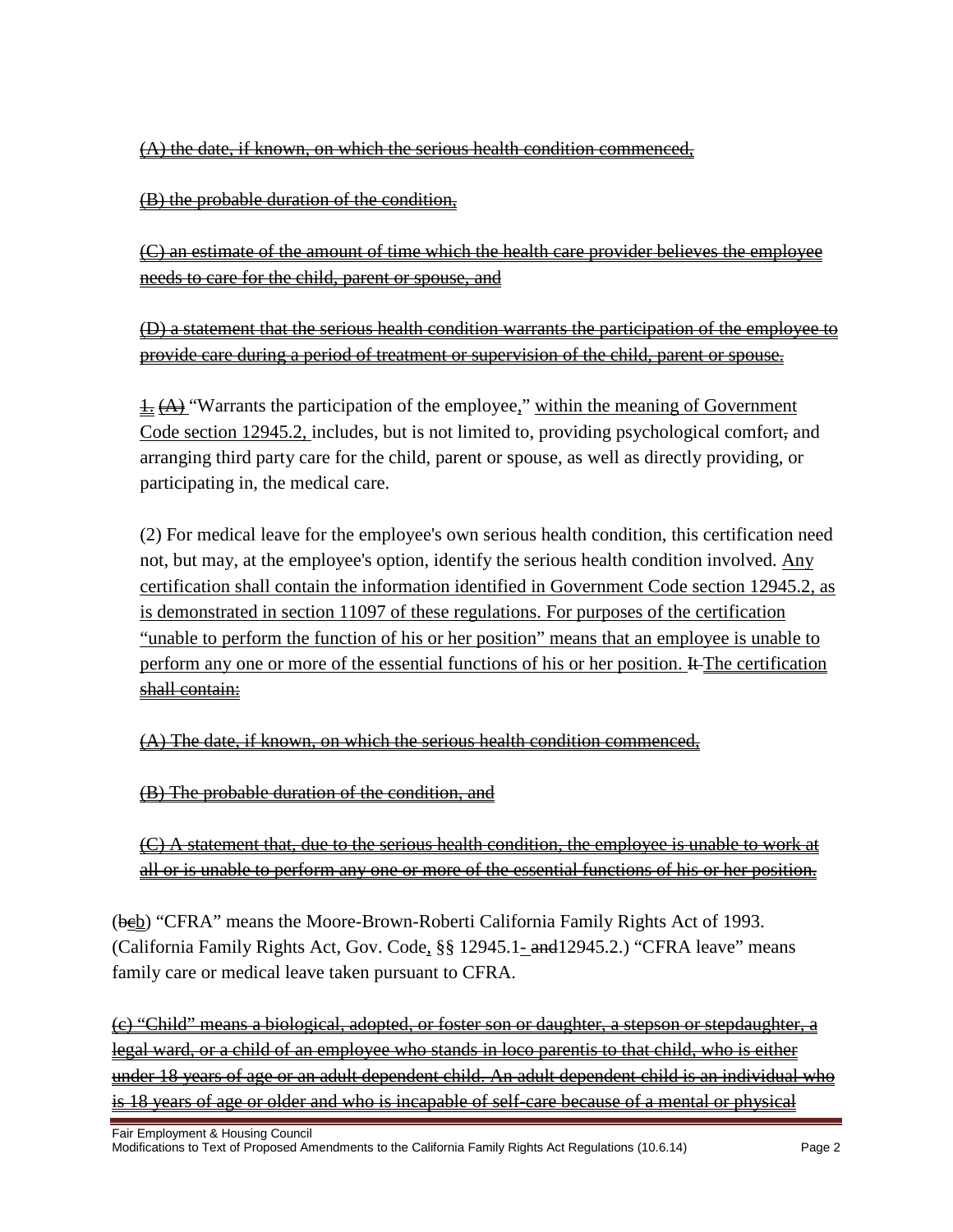disability within the meaning of Government Code section 12926(j) and (*l*).

(1) "In loco parentis" means in the place of a parent; instead of a parent; charged with a parent's rights, duties, and responsibilities. It does not require a biological or legal relationship.

(d) "Covered employer" means any person or individual, including successors in interest of a covered employer, engaged in any business or enterprise in California who directly employs 50 or more persons within any state of the United States, the District of Columbia or any territory or possession of the United States to perform services for a wage or salary within 75 miles of the worksite where the employee requesting the leave is employed. It also includes the state of California, counties, and any other political or civil subdivision of the state and cities, regardless of the number of employees. There is no requirement that the 50 employees work at the same location or work full time. "Employer" as used in these regulations means "covered employer."

(1) "Directly employs" means that the employer maintains an aggregate of at least 50 part or full time employees on its payroll(s) for each working day during each of 20 or more calendar workweeks in the current or preceding calendar year. The workweeks do not have to be consecutive. The phrase "current or preceding calendar year" refers to the calendar year in which the employee requests the leave or the calendar year preceding this request. Employees on paid or unpaid leave, including CFRA leave, leave of absence, disciplinary suspension, or other leave, are counted so long as the employer has a reasonable expectation that the employee will later return to active employment.

(2) "Perform services for a wage or salary" excludes independent contractors as defined in the Labor Code, section 3353 but includes persons who are compensated in whole or in part by commission.

(3) Normally the legal entity that employs the employee is the employer under CFRA. Applying this principle, a corporation is a single employer rather than its separate establishments or divisions. Where one corporation has an ownership interest in another corporation, it is a separate employer unless it meets the "joint employment" test or the "integrated employer" test, as described in FMLA regulations. Where two or more businesses exercise some control over the work or working conditions of the employee, the businesses may be joint employers under CFRA. Joint employers may be separate and distinct entities with separate owners, managers, and facilities. A determination of whether or not a joint employment relationship exists is not determined by the application of any single criterion, but rather the entire relationship is to be viewed in its totality.

(e) "Eligible employee" means a full or part time employee working in California with who has been employed for a total of at least more than 12 months (52 weeks) of service with the employer at any time prior to the commencement of a CFRA leave, and who has actually worked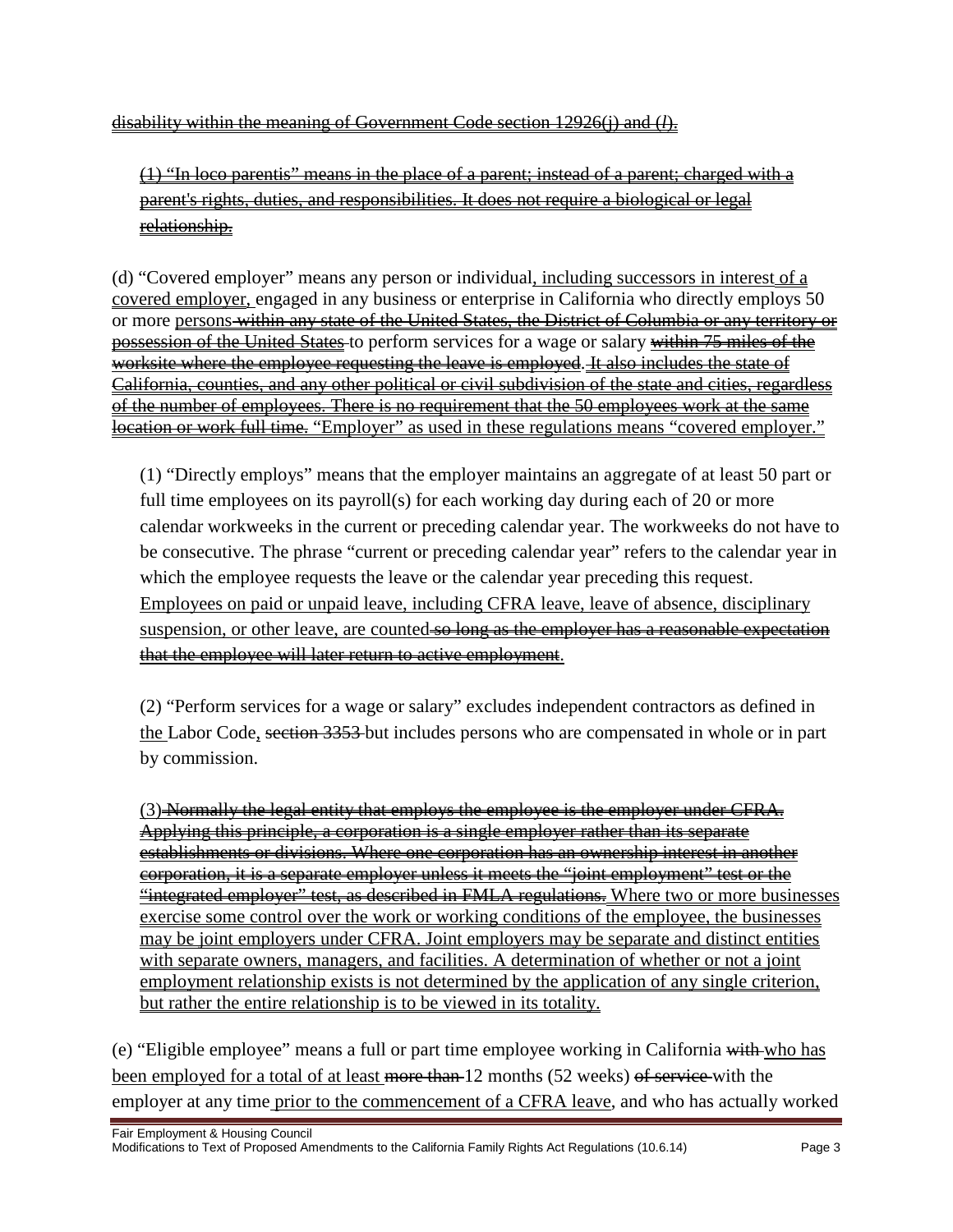(within the meaning of the Fair Labor Standards Act, 29 C.F.R. Part 785California Labor Code and Industrial Welfare Commission Wage Orders) for the employer at least 1,250 hours during the 12-month period immediately prior to the date the CFRA leave or FMLA leave is to commence.

(1) Once the employee meets these two eligibility criteria and takes a leave for a qualifying event, the employee does not have to requalify, in terms of the numbers of hours worked, in order to take additional leave for the same qualifying event during the employee's 12-month leave period.

(2) Employment periods prior to a break in service of seven years or more need not be counted in determining whether the employee has been employed by the employer for at least 12 months, except for a break in service caused by a military service obligation or written agreement to the contrary. Nothing in this section prevents an employers from considering employment prior to a continuous break in service of more than seven years so long as they dothe employer does so uniformly, with respect to all employees with similar breaks in service.

(23) For an employee who takes a pregnancy disability leave that is also an FMLA leave, and who then wants to take CFRA leave for reason of the birth of her child immediately after her pregnancy disability leave, the 12-month period during which she must have worked 1,250 hours is that period immediately preceding her first day of FMLA leave based on her pregnancy disability leave, not the first day of the subsequent CFRA leave for reason of the birth of her child.

(34) In order to be eligible, the employee must also work for an employer who maintains on the payroll, as of the date the employee gives notice of the need for leave, at least 50 part or full time employees within 75 miles, measured in surface miles, using surface transportation, of the worksite where the employee requesting the leave is employed. A worksite can refer to either a single location or a group of contiguous locations<del>, or for employees with no fixed</del> worksite, the site to which they are assigned as their home base, from which their work is assigned, or to which they report.

(A) For employees with no fixed worksite, the worksite is the site to which they are assigned as their home base, from which their work is assigned, or to which they report. For example, if a salesperson works from home in California, but reports to and receives assignments from her corporate headquarters in New York, the New York headquarters, not her home, would constitute the worksite from which there must be 50 employees within a 75-mile radius in order for the salesperson to be eligible under the CFRA.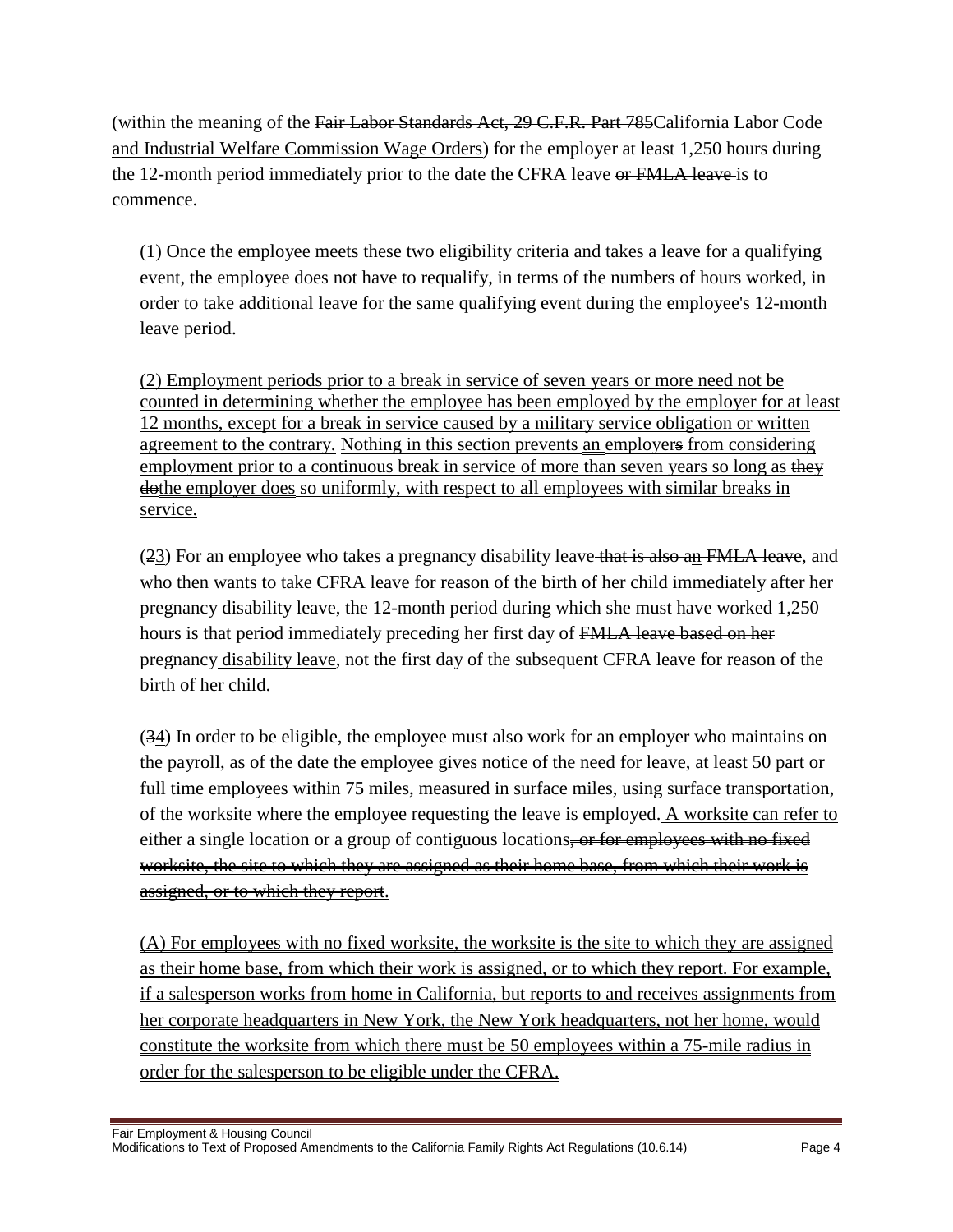(B) When an employee is jointly employed by two or more employers, the employee's worksite is the primary employer's office from which the employee is assigned or reports, unless the employee has physically worked for at least one year at a facility of a secondary employer, in which case the employee's worksite is that of the secondary employer. The employee is also counted by the secondary employer to determine CFRA eligibility for the secondary employer's employees.

(AC) Once the employee meets this eligibility criterion and gives notice of the need for a leavetakes a leave for a qualifying event, the employer may not deny the leave, cut short the leave, or deny any subsequent leave taken for the same qualifying event during the employee's 12-month leave period, even if the number of employees within the relevant 75 mile radius falls below 50. In such cases, however, the employee would not be eligible for any subsequent leave requested for a different qualifying event.

(5) If an employee is not eligible for CFRA leave at the start of a leave because the employee has not met the 12-month length of service requirement, the employee may nonetheless meet this requirement while on leave, because leave to which the the state otherwise entitled counts toward length of service (although not for the 1,250 hour requirement). The employer should designate the portion of the leave in which the employee has met the  $\theta$  one-year 12month requirement as CFRA leave. For example, if an employee is maintained on the payroll for any part of a week, including any periods of paid or unpaid leave (sick, vacation) during which other benefits or compensation are provided by the employer (e.g. workers' compensation, group health plan benefits, etc.), the week counts as a week of employment.

(f) "Employment in the same position" means employment in, or reinstatement to, the original position the employee held prior to taking a CFRA leave.

(g) "Employment in a comparable position" means employment in a position that is virtually identical to the employee's original position in terms of pay, benefits, and working conditions, including privileges, perquisites and status. It must involve the same or substantially similar duties and responsibilities, which must entail substantially equivalent skill, effort, responsibility, and authority. It must be performed at the same or geographically proximate worksite from where the employee was previously employed. It ordinarily means the same shift or the same or an equivalent work schedule. It has the same meaning as the term "equivalent position" in FMLA and its implementing regulations.

(h) "Family care leave" means either:

(1) Leave of up to a total of 12 workweeks in a 12-month period for reason of the birth of a child of the employee, or the placement of a child with an employee in connection with the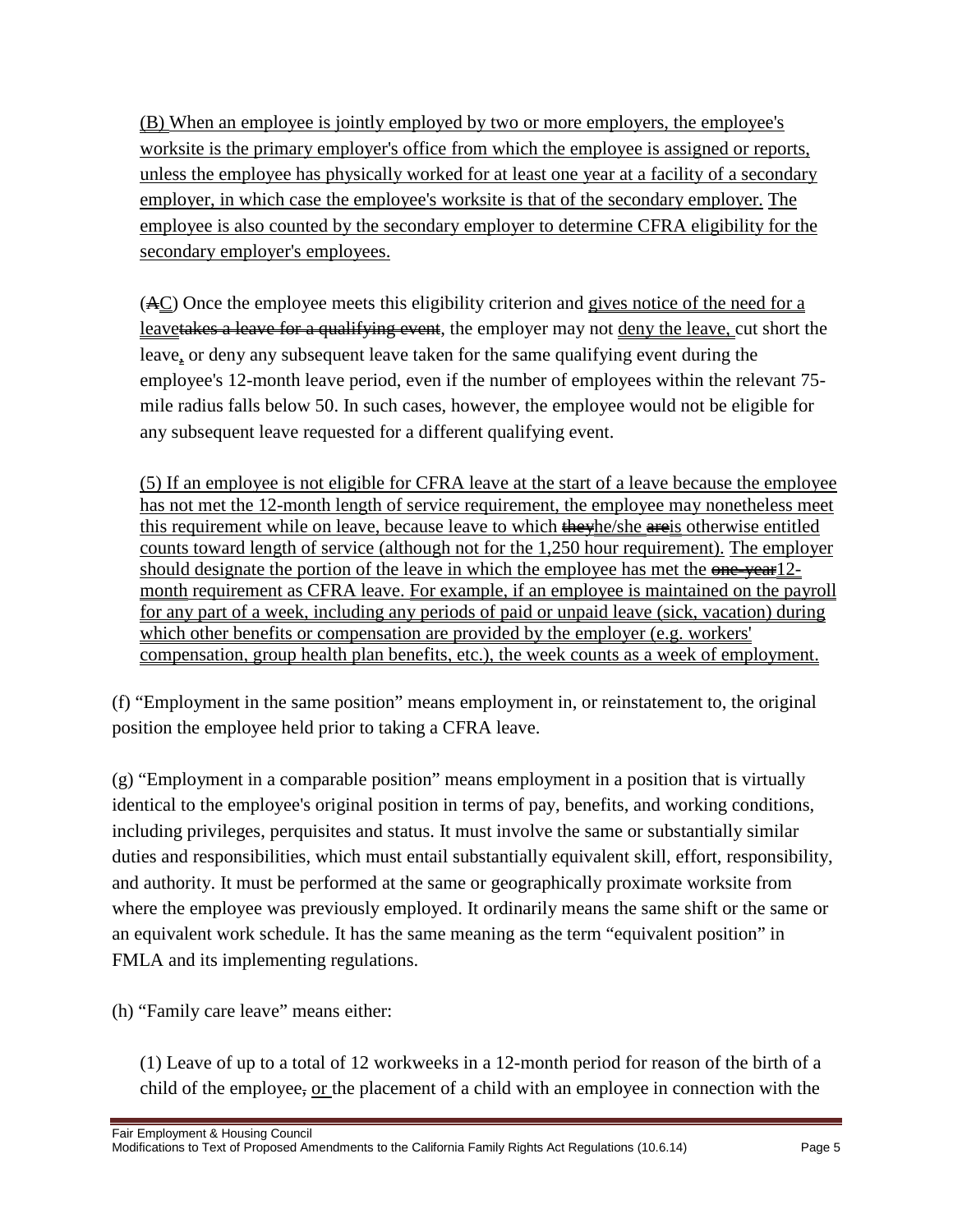adoption or foster care of the child by the employee, and a guarantee of employment, made at the time the leave is granted, in the same or a comparable position upon termination of the leave; or

(2) Leave of up to a total of 12 workweeks in a 12-month period to care for a child, parent, or spouse of the employee who has a serious health condition, and a guarantee of employment, made at the time the leave is granted, in the same or a comparable position upon termination of the leave.

(i) "FMLA" means the federal Family and Medical Leave Act of 1993, 29 U.S.C. § 2601 et seq., and its implementing regulations, 29 C.F.R. Part 825<del>, issued that became effective</del> January 6, 1995 March 8, 2013. "FMLA leave" means family care or medical leave taken pursuant to FMLA.

(j) "Health care provider" means either:

(1) an individual holding either a physician's  $\frac{and}{er}$ surgeon's certificate issued pursuant to Article 4 (commencing with section 2080) of Chapter 5 of Division 2 of the Business and Professions Code or an osteopathic physician's and surgeon's certificate issued pursuant to Article 4.5 (commencing with section 2099.5) of Chapter 5 of Division 2 of the Business and Professions Code, or any other individual duly licensed as a physician, surgeon, or osteopathic physician or surgeon in another state or jurisdiction, including another country, who directly treats or supervises the treatment of the serious health condition, or within the meaning of Government Code section 12945.2, or

(2) any other person who meets the definition of others "capable of providing health care services," as set forth in FMLA and its implementing regulations.

(k) "In loco parentis" means in the place of a parent; instead of a parent; charged with a parent's rights, duties, and responsibilities. It does not require a biological or legal relationship.

(lk) "Key employee," as used in Government Code section 12945.2, means an employee who is paid on a salary basis and is amongst the highest paid 10 percent of the employer's employees working within 75 miles of the employee's worksite at the time of the leave request. "Key employee" means an employee who is paid on a salary basis and is amongst the highest paid 10 percent of the employer's employees who are employed within 75 miles of the employee's worksite at the time of the leave request, as described in Government Code section 12945.2.

 $(km)$  "Medical leave" means leave of up to a total of 12 workweeks in a 12-month period because of an employee's own serious health condition that makes the employee unable to work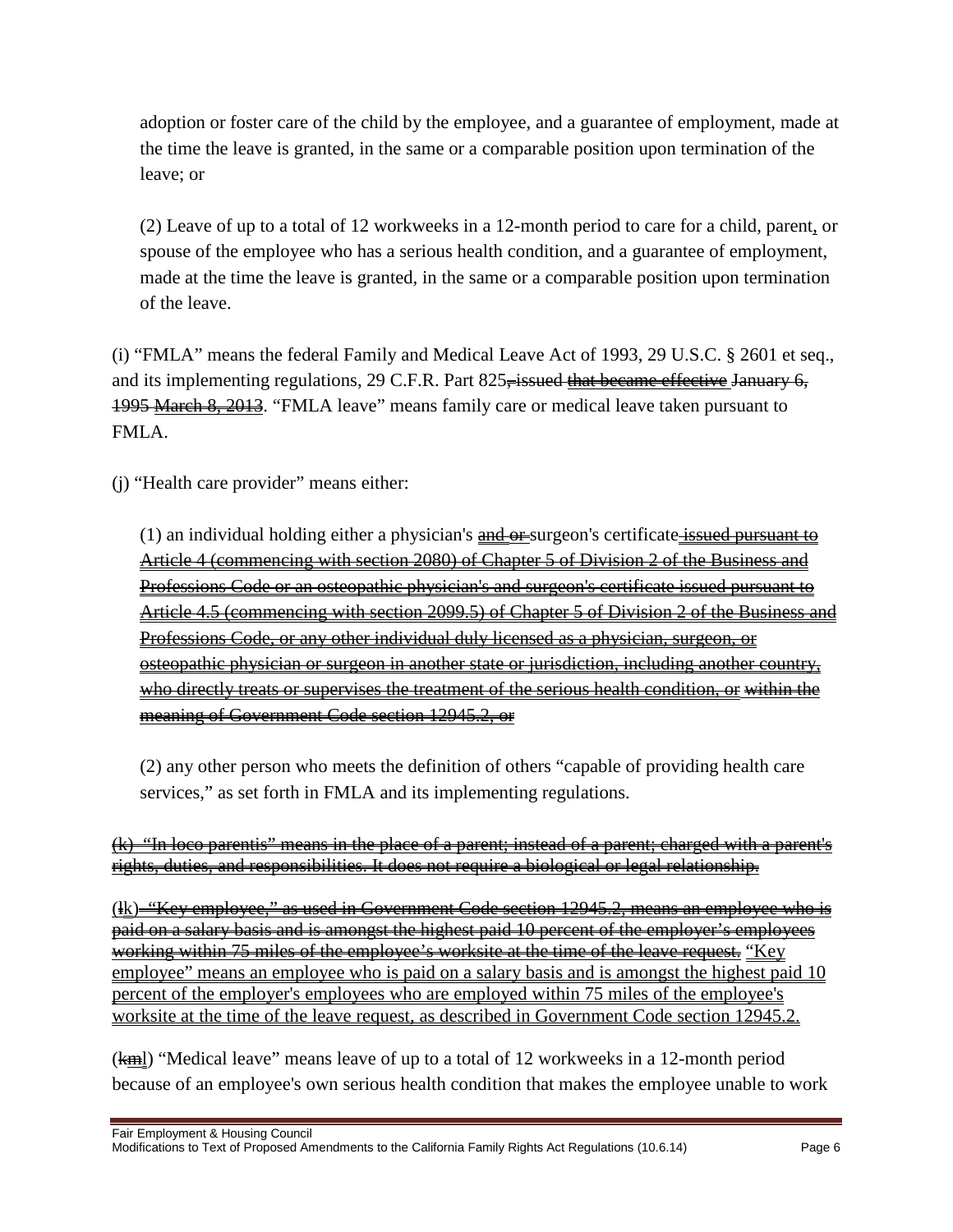at all or unable to perform any one or more of the essential functions of the position of that employee. The term "essential functions" is defined in Government Code section 12926(f). "Medical leave" does not include leave taken for an employee's pregnancy disability, as defined in (mon) below, except as specified below in section  $11093(c)(1)$ .

(*l*nm) "Parent," means a biological, foster, or adoptive parent, a stepparent, a legal guardian, or other person who stood in loco parentis to the employee when the employee was a child. A biological or legal relationship is not necessary for a person to have stood in loco parentis to the employee as a child. Parent within the meaning of Government Code section 12945.2, does not include a parent-in-law.

 $(m<sub>en</sub>)$  "Pregnancy disability leave" means a leave taken for disability on account of pregnancy, childbirth, or a related medical conditions, pursuant to Government Code section 12945 and defined in section 11035(r) of the regulations.

 $(p_0)$  "Reason of the birth of a child," within the meaning of Government Code section 12945.2 and these regulations includes, but is not limited to, bonding with a child after birth.

(nep) "Reinstatement" means the return of an employee to his or her original or comparable the position that the employee held prior to after taking a CFRA leave, or a comparable position, and is synonymous with "restoration" within the meaning of FMLA and its implementing regulations.

 $(\Theta_{\text{FQ}})$  "Serious health condition" means an illness, injury (including, but not limited to, on-the-job injuries), impairment, or physical or mental condition of the employee or a child, parent, or spouse of the employee which that involves either inpatient care or continuing treatment, including, but not limited to, treatment for substance abuse.:

(1) if Inpatient care" means  $(i.e., an overnight a stay)$  in a hospital, hospice, or residential health care facility, any subsequent treatment in connection with such inpatient care, or any period of incapacity. A person is considered an "inpatient" when he or she is formally admitted to a health facility with the expectation that he or she will remain at least overnight and occupy a bed, even if it later develops that such person can be discharged or transferred to another facility and does not actually remain overnight.

(2) "Incapacity" means the inability to work, attend school, or perform other regular daily activities due to a serious health condition, its treatment, or the recovery that it requires.

 $(23)$  e Continuing treatment" meansing or continuing ongoing medical treatment or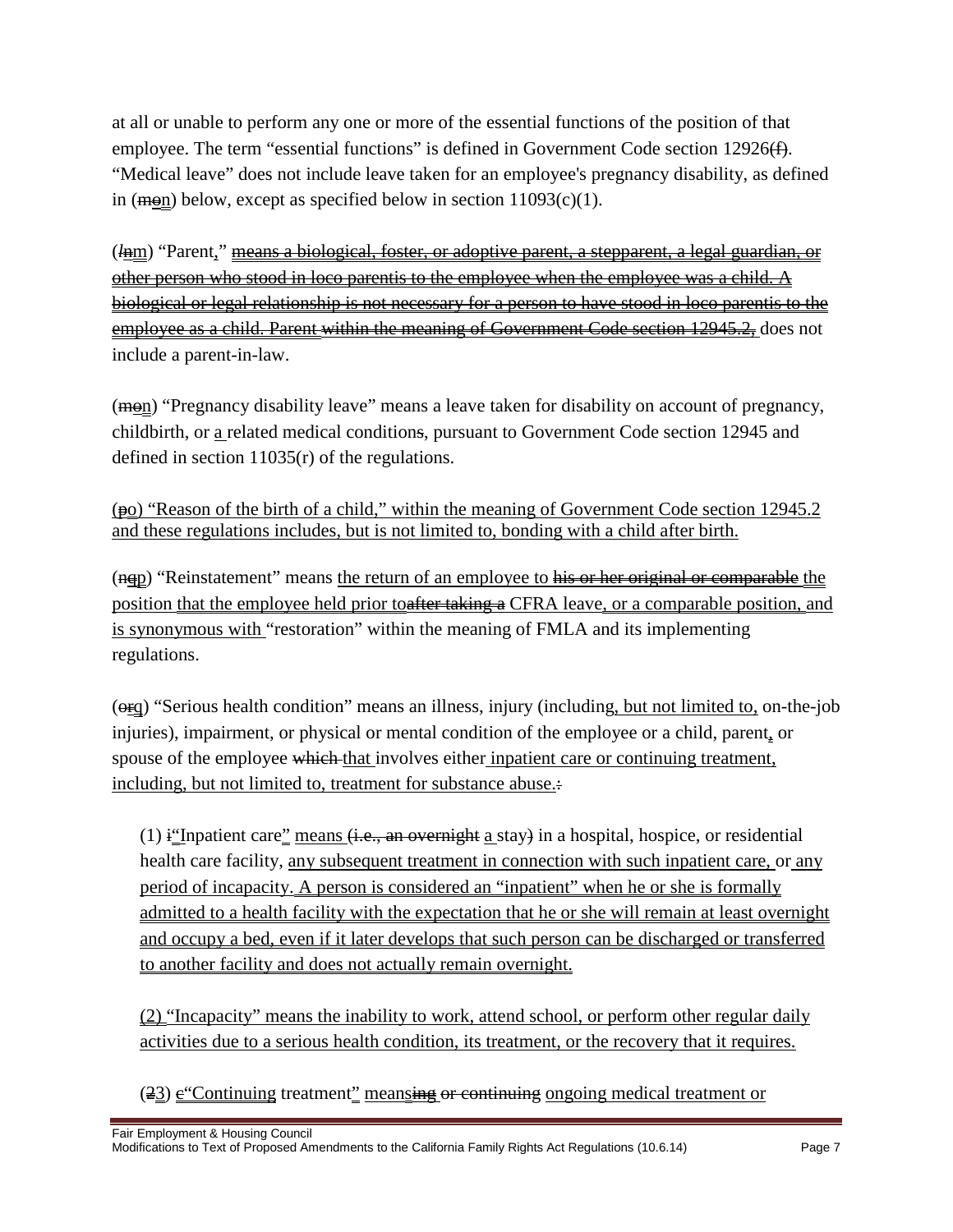supervision by a health care provider, as detailed in FMLA and its implementing regulations.

 $(p_{\text{S}})$  "Spouse" means a partner in marriage as defined in Family Code section 300 and or registered domestic partner, within the meaning of Family Code sections 297 through 297.5. As used in this article, "spouse" includesalso means a same-sex partners in marriage.

(qts) "Twelve workweeks" means the equivalent of 12 of the employee's normally scheduled workweeks. (See also section 11090(dbc).)

Note: Authority cited: Section 12935(a), Government Code. Reference: Section 12945.2, Government Code; and *J.E. Robinson v. FEHC* (1992) 2 Cal.4th 226 [5 Cal.Rptr.2d 782]; Cal. Code Regs., tit. 8, § 11010; Cal. Code Regs., tit. 22, §§ 51108, 97212(o); Family and Medical Leave Act of 1993, 29 U.S.C. § 2601 et seq.; and 29 C.F.R. § 825<del>, issued January 6, 1995</del> effective March 8, 2013; Fair Labor Standards Act, 29 U.S.C. section 201 et seq.; and 29 C.F.R.  $\frac{8.785}{8}$ .

# **§ 11088. Right to CFRA Leave: Denial of Leave; Reasonable Request; Permissible Limitation.**

(a) It is an unlawful employment practice for a covered employer to refuse to grant, upon reasonable request, a CFRA leave to an eligible employee, unless such refusal is justified by the permissible limitation specified below in subdivision (c).

(b) Denial of leave.

Denial of a request for CFRA leave is established if the Department or the employee shows, by a preponderance of the evidence, that the employer was a covered employer, the employee making the request was an eligible employee, the request was for a CFRA-qualifying purpose, the request was reasonable, and the employer denied the request for CFRA leave.

(2) Reasonable request.

A request to take a CFRA leave is reasonable if it complies with any applicable notice requirements, as specified in section 11091, and if it is accompanied, where required, by a certification, as that term is defined in section  $11087(aba)$ .

(c) Limitation on Entitlement.

<sup>(1)</sup> Burden of proof.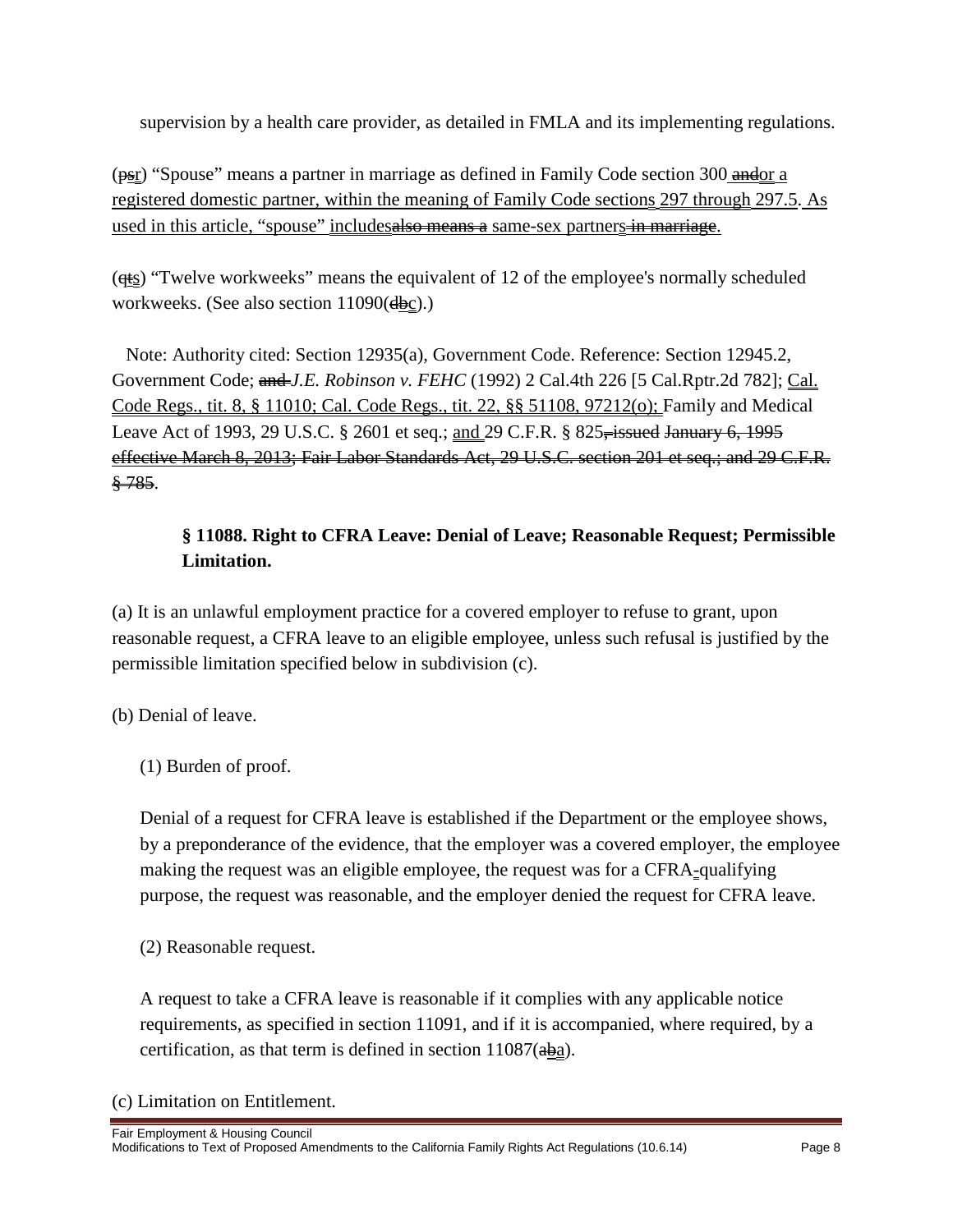If spouses employed by the same employer are entitled to CFRA leave, both parents are eligible for CFRA leave but are employed by the same employer, that their employer may limit leave for the birth, adoption or foster care placement of their child to  $\alpha$  combined total of 12 workweeks in a 12-month period-**between the two parents**. The employer may not limit their entitlement to CFRA leave for any other qualifying purpose. For example, spousesparents employed by the same employer each may take 12 weeks of CFRA leave if needed to care for a child with a serious health condition. If the parents are unmarried, they may have different family care leave rights under FMLA.

Note: Authority cited: Section 12935(a), Government Code. Reference: Section 12945.2, Government Code; Family and Medical Leave Act of 1993, 29 U.S.C. § 2601 et seq.; and 29 C.F.R. § 825.

### **§ 11089. Right to Reinstatement: Guarantee of Reinstatement; Rights upon Return; Refusal to Reinstate; Permissible Defenses.**

(a) Guarantee of Reinstatement.

(1) Upon granting the CFRA leave, the employer shall inform the employee of its guarantee to reinstate the employee to the same or a comparable position, subject to the defenses permitted by section  $11089 \times (ed)(1)$  and  $(c)(2)$ , and shall provide the guarantee in writing upon request of the employee.

(2) It is an unlawful employment practice for an employer, after granting a requested CFRA leave, to refuse to honor its guarantee of reinstatement the employee to the same or a comparable position at the end of the leave, unless the refusal is justified by the defenses stated in section  $11089$ (ed)(1) and (e)(2).

 $(4A)$  An employee is entitled to reinstatement even if the employee has been replaced or his or her position has been restructured to accommodate the employee's absence.

(2B) If an employee is no longer qualified for the position because of the employee's inability to attend a necessary course, renew a license, fly a minimum number of hours, or other non-qualifying reason, as a result of the leave, the employee shall be given a reasonable opportunity to fulfill those conditions upon returning to work.

#### (b) Rights upon Return.

The employee is entitled to the same position or to a comparable position that is equivalent (i.e.,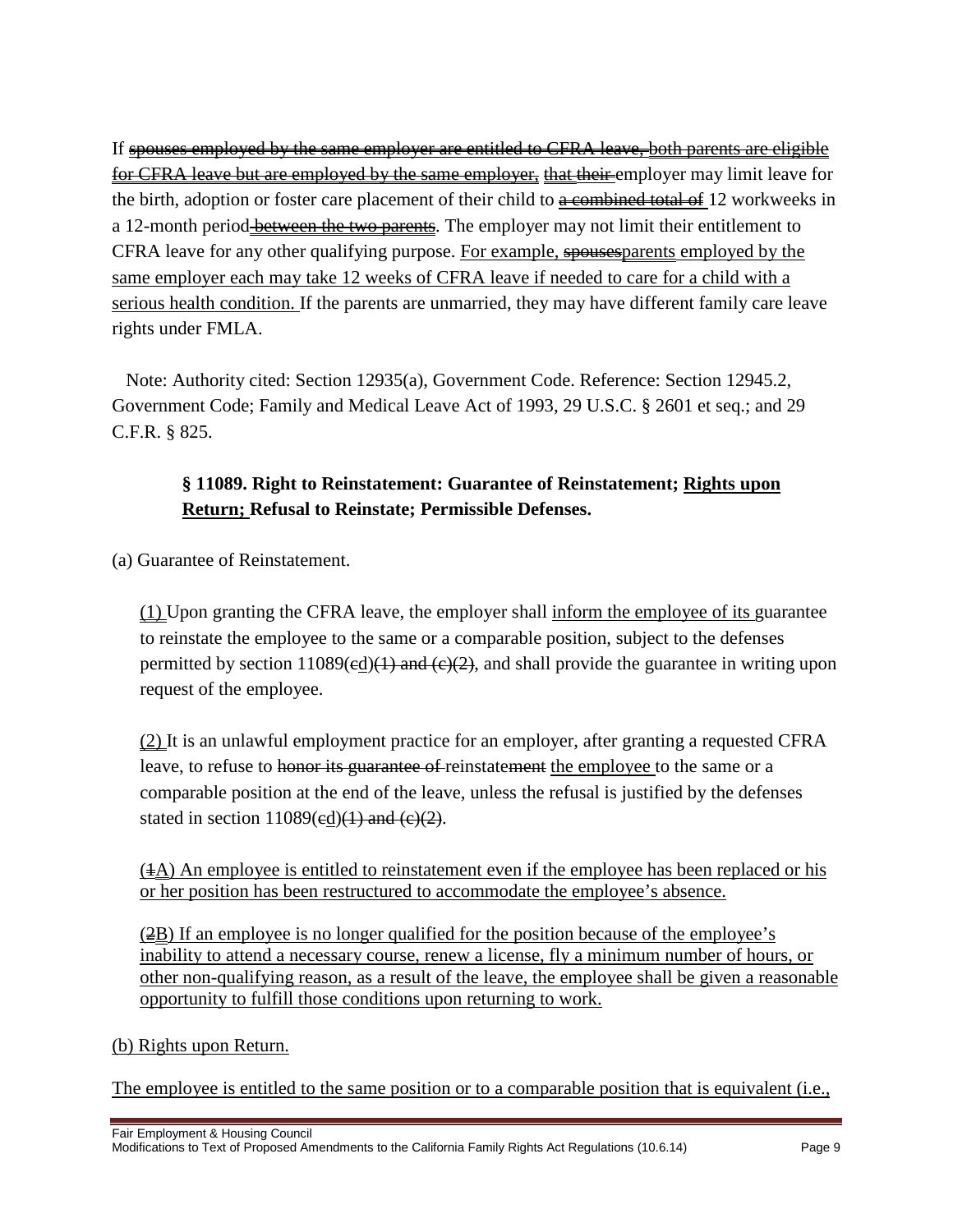virtually identical) to the employee's former position in terms of pay, benefits, shift, schedule, geographic location, and working conditions, including privileges, perquisites, and status. The position must involve the same or substantially similar duties and responsibilities, which must entail substantially equivalent skill, effort, responsibility, and authority.

(1) Equivalent benefits includes benefits resumed in the same manner and at the same levels as provided when the leave began, subject to any changes in benefit levels that may have taken place during the period of CFRA leave affecting the entire workforce, unless otherwise elected by the employee.

(2) CFRA does not prohibit an employer from accommodating an employee's request to be restored to a different shift, schedule,  $\theta$ =position, or geographic location that better suits the employee's personal needs on return from leave, from offering a promotion to a better position, or from complying with an employer's obligation to provide reasonable accommodation under the disability provisions of the Fair Employment and Housing Act (FEHA).

(bc) Refusal to reinstate Reinstate.

(1) Definite Date of Reinstatement.

Where a definite date of reinstatement has been agreed upon at the beginning of the leave, a refusal to reinstate is established if the Department or employee proves, by a preponderance of the evidence, that the leave was granted by the employer and that the employer failed to reinstate the employee to the same or a comparable position by the date agreed upon.

(2) Change in Date of Reinstatement.

If the reinstatement date differs from the employer's and employee's original agreement, a refusal to reinstate is established if the Department or employee proves, by a preponderance of the evidence, that the employer failed to reinstate the employee to the same or a comparable position within two business days, where feasible, after the employee notifies the employer of his or her readiness to return, as required by the FMLA regulations.

(cd) Permissible defenses Defenses.

(1) Employment Would Have Ceased or Hours Would Have Been Reduced.

An employee has no greater right to reinstatement or to other benefits and conditions of employment than if the employee had been continuously employed during the CFRA leave period. An employer has the burden of proving, by a preponderance of the evidence, that an

Fair Employment & Housing Council

Modifications to Text of Proposed Amendments to the California Family Rights Act Regulations (10.6.14) Page 10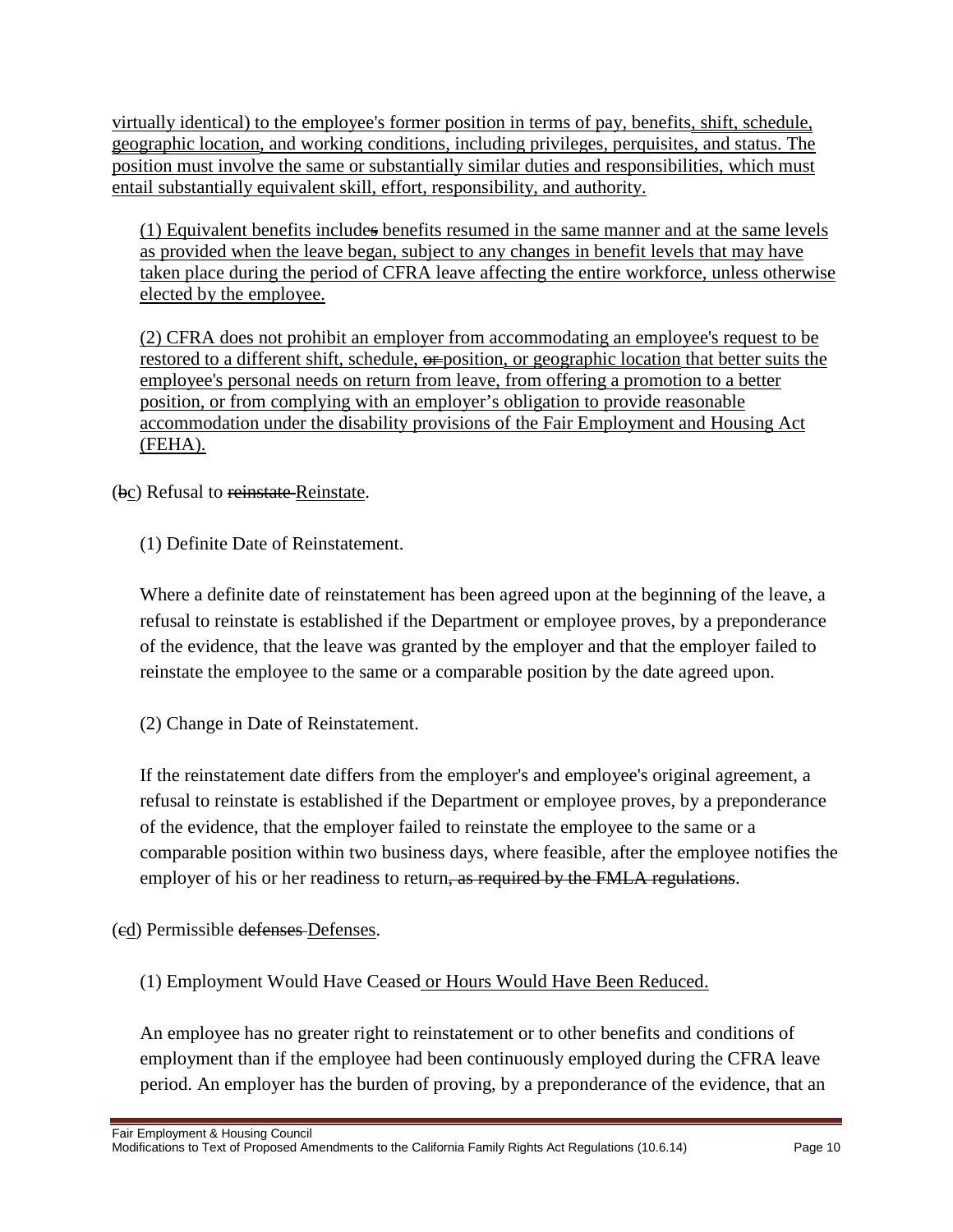employee would not otherwise have been employed at the time on the requested reinstatement date is requested in order to deny reinstatement. As per  $(a)(1)$  of this section, this burden shall not be satisfied if the employee has been replaced or his or her position has been restructured to accommodate the employee's absence.

(A) If an employee is laid off during the course of taking CFRA leave and employment is terminated, the employer's responsibility to continue CFRA leave, maintain group health plan benefits and reinstate the employee ceases at the time the employee is laid off, provided the employer has no continuing obligations under a collective bargaining agreement or otherwise.

(B) If a shift has been eliminated or overtime has been decreased, an employee would not be entitled to return to work that shift or the original overtime hours upon reinstatement.

(2) "Key Employee."

A refusal An employer may refuse to reinstate a "key employee," as defined in section  $11087$ ( $\frac{1}{k}$ ) of these regulations, to his or her same position or to a comparable position is justified only if the employer shows establishes, by a preponderance of the evidence, that all of the following conditions exist:

(A) The employee requesting the CFRA leave is a salaried employee.<del>, and</del> As used in Government Code section 12945.2 (r), "salaried employee" means an employee paid on a salary basis.

(B) The employee requesting the leave is among the highest paid 10 percent of the employer's employees who are employed within 75 miles of the worksite at which that employee is employed at the time of the leave request., and Whether an employee is "among" the highest paid 10 percent," pursuant to Government Code section 12945.2, is determined by comparing the year-to-date wages, within the meaning of the California Labor Code and Industrial Welfare Commission Wage Orders, of the employer's employees within 75 miles of the worksite where the requesting employee is employed at the time of the leave request, divided by the number of weeks worked (including weeks in which paid leave was taken).

(C) The refusal to reinstate the employee is necessary because the employee's reinstatement will cause substantial and grievous economic injury to the operations of the employer., and As used in Government Code section 12945.2, "substantial and grievous economic injury" means reinstatement that would cause substantial, long-term economic injury or threaten the economic viability of the employer. A precise test cannot be set for the level of hardship or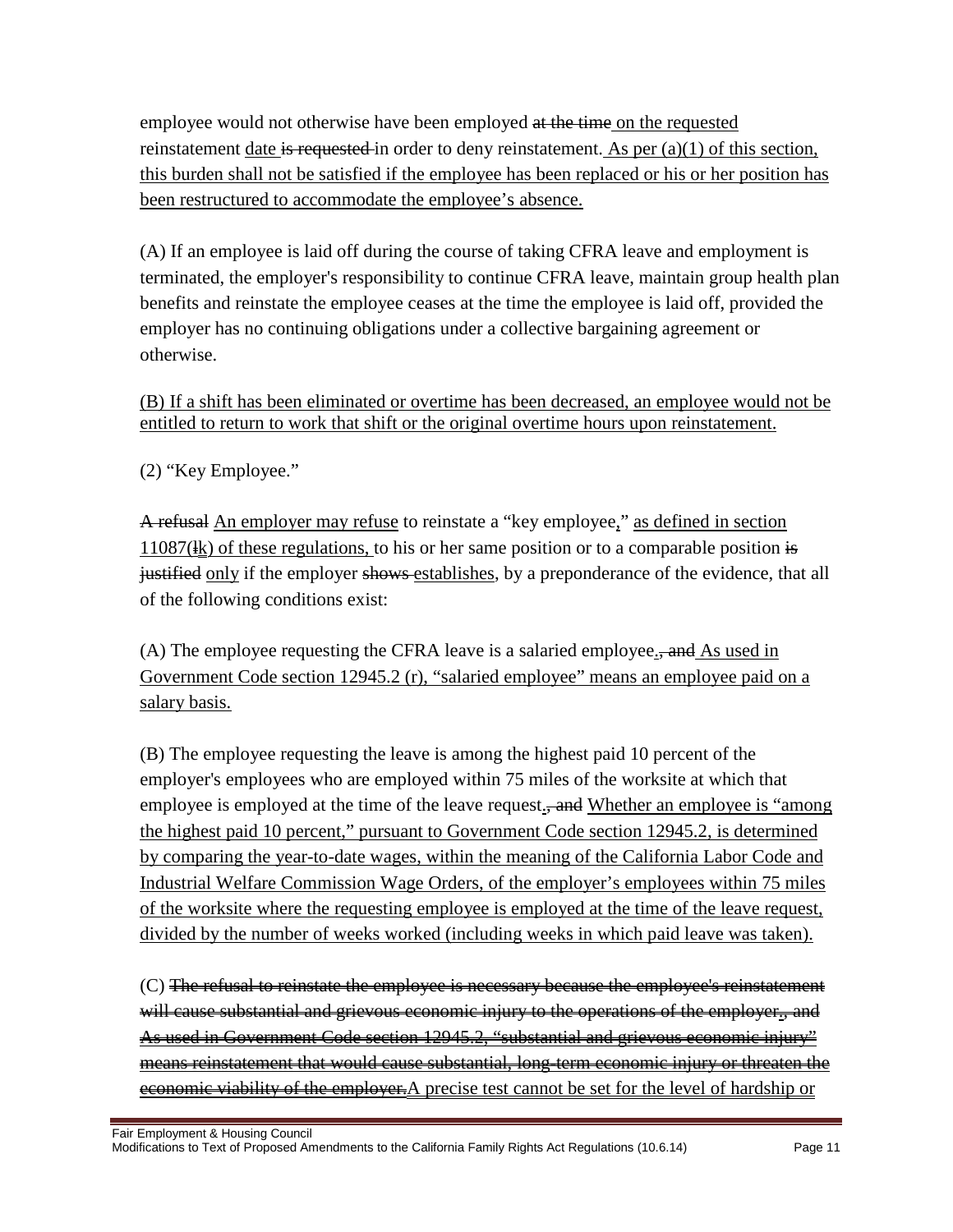injury to the employer which must be sustained. If the reinstatement of a key employee threatens the economic viability of the firm, that would constitute substantial and grievous economic injury. A lesser injury which causes substantial, long-term economic injury would also be sufficient. Minor inconveniences and costs that the employer would experience in the normal course of doing business would certainly not constitute substantial and grievous economic injury.

(D) The employer notifies the employee of the intent to refuse reinstatement at the time the employer determines that the refusal is necessary under (C) above, and

(E) In any case in which the leave has already commenced, the employer shall give the employee a reasonable opportunity to return to work following the notice prescribed in (D) above.

(D) An employer who believes it may deny reinstatement to a key employee must inform the employee in writing at the time the employee gives notice of the need for CFRA leave (or when CFRA leave commences, if earlier) that he or she is a key employee. At the same time, the employer must also inform the employee of the potential consequences with respect to reinstatement and maintenance of health benefits if the employer should determine that reinstatement will result in substantial and grievous economic injury to its operations. If the employer cannot give such notice immediately because of the need to determine whether the employee is a key employee, it shall give the notice as soon as practicable after the employee notifies the employer of a need for leave (or the commencement of leave, if earlier). An employer who fails to provide notice in compliance with this provision will lose its right to deny restoration even if substantial and grievous economic injury will result from reinstatement.

(E) As soon as an employer makes a good faith determination, based on the facts available, that substantial and grievous economic injury to its operations will result if it reinstates a key employee who has given notice of the need for CFRA leave (or who is on CFRA leave), the employer shall notify the employee in writing that it cannot deny CFRA leave, but that it intends to deny reinstatement on completion of the leave. An employer should ordinarily be able to give such notice prior to the employee starting leave. The employer must serve the notice either in person or by certified mail. The notice must explain the basis for the employer's finding that substantial and grievous economic injury will result, and, if leave has commenced, must provide the employee a reasonable time in which to return to work, taking into account the circumstances, such as the duration of the leave and the urgency of the need for the employee to return.

(F) If an employee on leave does not return to work in response to the employer's notification of intent to deny reinstatement, the employee continues to be entitled to maintenance of health benefits coverage as provided by section 11092(c) and the employer may not recover its cost of health benefit premiums. A key employee's rights under CFRA continue unless and until the employee either gives notice that he or she no longer wishes to return to work, or the employer actually denies reinstatement at the conclusion of the leave.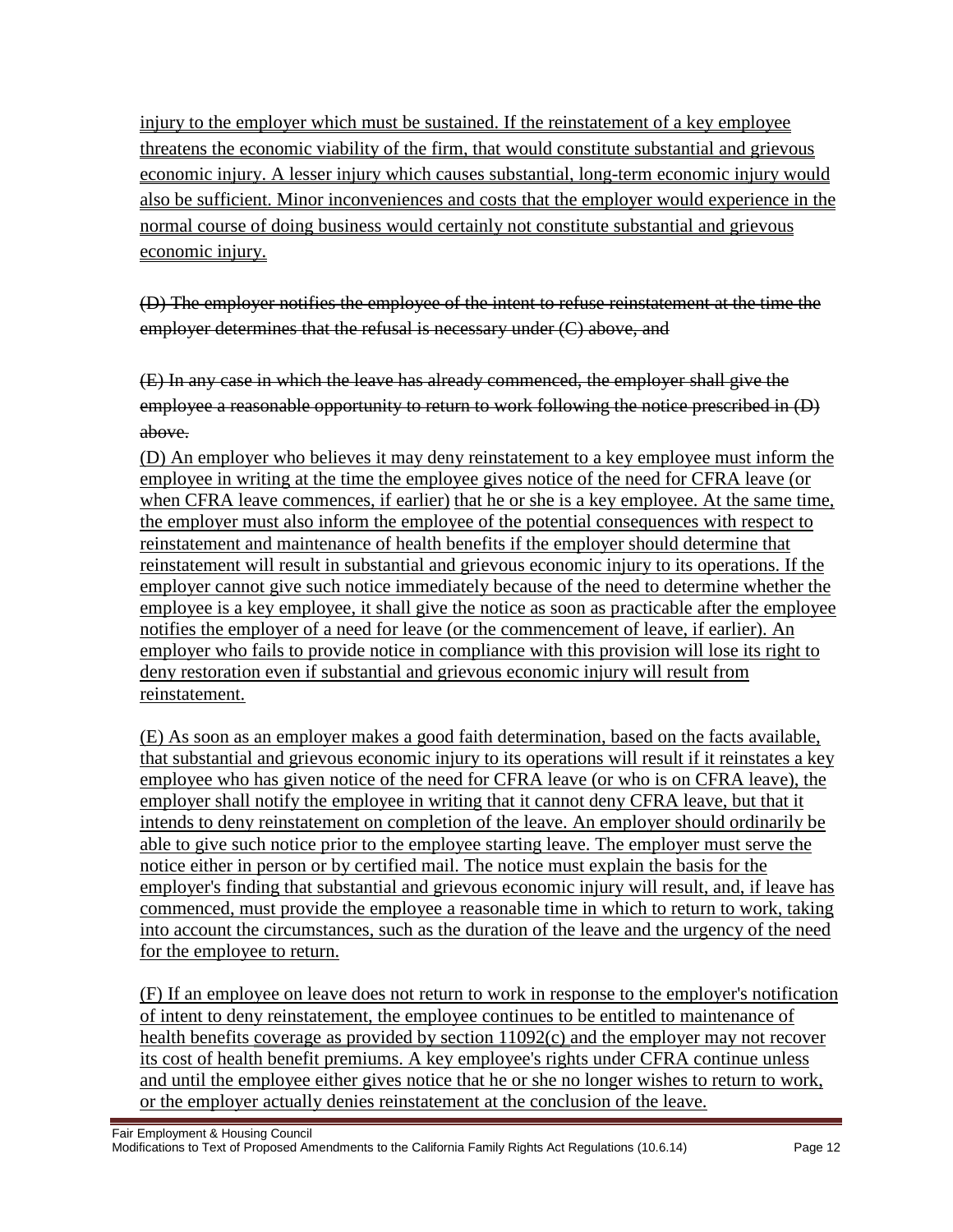(G) After an employer notifies an employee that substantial and grievous economic injury will result if the employer reinstates the employee, the employee still is entitled to request reinstatement at the end of the leave period even if he or she did not return to work in response to the employer's notice. The employer must then again determine whether reinstatement will result in substantial and grievous economic injury, based on the facts at that time. If the employer determines that substantial and grievous economic injury will result, the employer shall notify the employee in writing (in person or by certified mail) of the denial of reinstatement.

(3) Fraudulently-obtained CFRA Leave.

An employee who fraudulently obtains CFRA leave from an employer is not entitled to any of the job protections afforded by CFRA. An employee who fraudulently obtains CFRA leave from an employer is not protected by CFRA's job restoration or maintenance of health benefits provisions. An employer has the burden of proving that the employee fraudulently obtained CFRA leave.

Note: Authority cited: Section 12935(a), Government Code. Reference: Section 12945.2, Government Code; Family and Medical Leave Act of 1993, 29 U.S.C. § 2601 et seq.; and 29 C.F.R. § 825.

## **§ 11090. Computation of Time Periods: Twelve Workweeks; Minimum Duration.**

(a) CFRA leave does not need to be taken in one continuous period of time. It cannot exceed more than 12 workweeks total for any purpose in a 12-month period.

(b) If the leave is common to both CFRA and FMLA, this 12-month period will run concurrently with the 12-month period under FMLA. An employer may choose any of the methods (the calendar year, any fixed 12–month "leave year," the 12–month period measured forward from the date any employee's first CFRA leave begins, or a "rolling" 12–month period measured backward from the date an employee uses any CFRA leave) allowed in the FMLA regulations, issued effective January 6, 1995 March 8, 2013, 29 C.F.R. Part 825, section 825.200, subdivision (b), for determining the 12-month period in which the 12 weeks of CFRA leave entitlement occurs. The employer must, however, apply the chosen method consistently and uniformly to all employees in California and notify employees requesting CFRA leave of its chosen method.

(c) "Twelve workweeks" as that term is defined in section  $11087$ ( $q_{ss}$ ), means the equivalent of 12 of the employee's normally scheduled workweeks. For eligible employees who work more or less than five days a week, or who work on alternative work schedules, the number of working days that constitutes 12 workweeks is calculated on a pro rata or proportional basis. If an employee's schedule varies from week to week to such an extent that an employer is unable to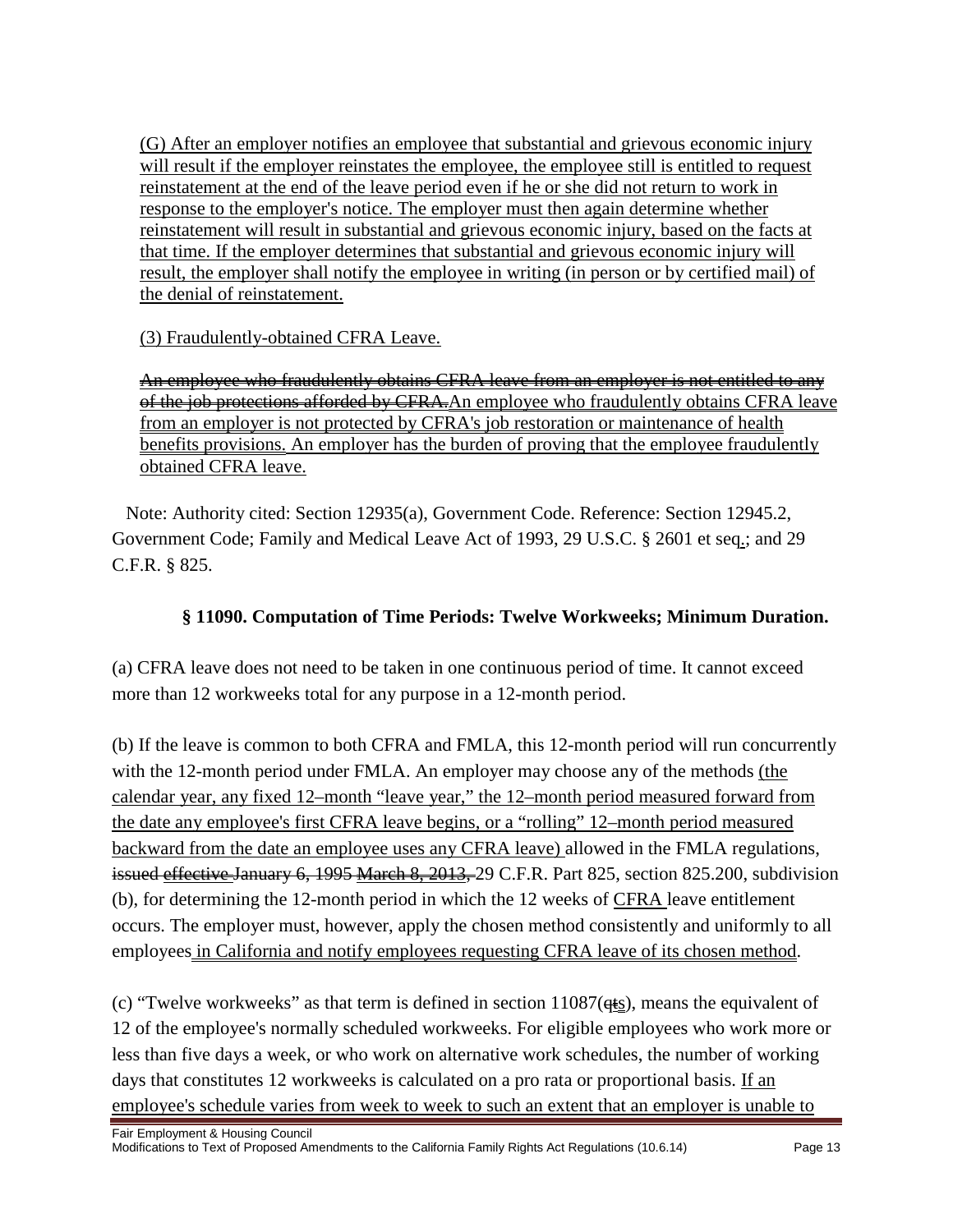determine with any certainty how many hours the employee would otherwise have worked (but for the taking of CFRA leave), a weekly average of the hours scheduled over the 12 months prior to the beginning of the leave period (including any hours for which the employee took leave of any type) would be used for calculating the employee's leave entitlement.

(1) For example, for a full time employee who works five eight-hour days per week, 12 workweeks means 60 working and/or paid eight-hour days of leave entitlement. For an employee who works half time, 12 workweeks may mean 30 eight-hour days or 60 four-hour days, or 12 workweeks of whatever is the employee's normal half-time work schedule. For an employee who normally works six eight-hour days, 12 workweeks means 72 working and/or paid eight-hour days of leave entitlement.

(2) If an employee takes leave on an intermittent or reduced work schedule, only the amount of leave actually taken may be counted toward the 12 weeks of leave to which the employee is entitled. For example, if an employee needs physical therapy that requires an absence from work of two hours a week, only those two hours ean-may be charged against the employee's CFRA leave entitlement. If an employee needs leave intermittently or on a reduced leave schedule for planned medical treatment, then the employee must make a reasonable effort to schedule the treatment so as not to disrupt unduly the employer's operations.

(3) If a holiday falls within a week taken as CFRA leave, the week is nevertheless counted as a week of CFRA leave. If, however, the employer's business activity has temporarily ceased for some reason and employees generally are not expected to report for work for one or more weeks, (e.g., a school closing for two weeks for the Christmas/New Year holiday or summer vacation or an employer closing the plant for retooling), the days the employer's activities have ceased do not count against the employee's CFRA entitlement. Similarly, if an employee uses CFRA leave in increments of less than one week, the fact that a holiday may occur within a week in which an employee partially takes leave does not count against the employee's CFRA entitlement unless the employee was otherwise scheduled and expected to work during the holiday.

(4) If an employee normally would  $\frac{1}{2}$  he required to work overtime, but is unable to do so because of a CFRA-qualifying reason that limits the employee's ability to work overtime, the hours that the employee would have been required to work may be counted against the employee's CFRA entitlement. In such a case, the employee is using intermittent or reduced schedule leave. For example, if an employee normally would normally be required to work 48 hours in a particular week, but due to a serious health condition the employee works 40 hours that week, the employee would utilize eight hours of CFRAprotected leave out of the 48-hour workweek. Voluntary overtime hours that an employee does not work due to a serious health condition shall not be counted against the employee's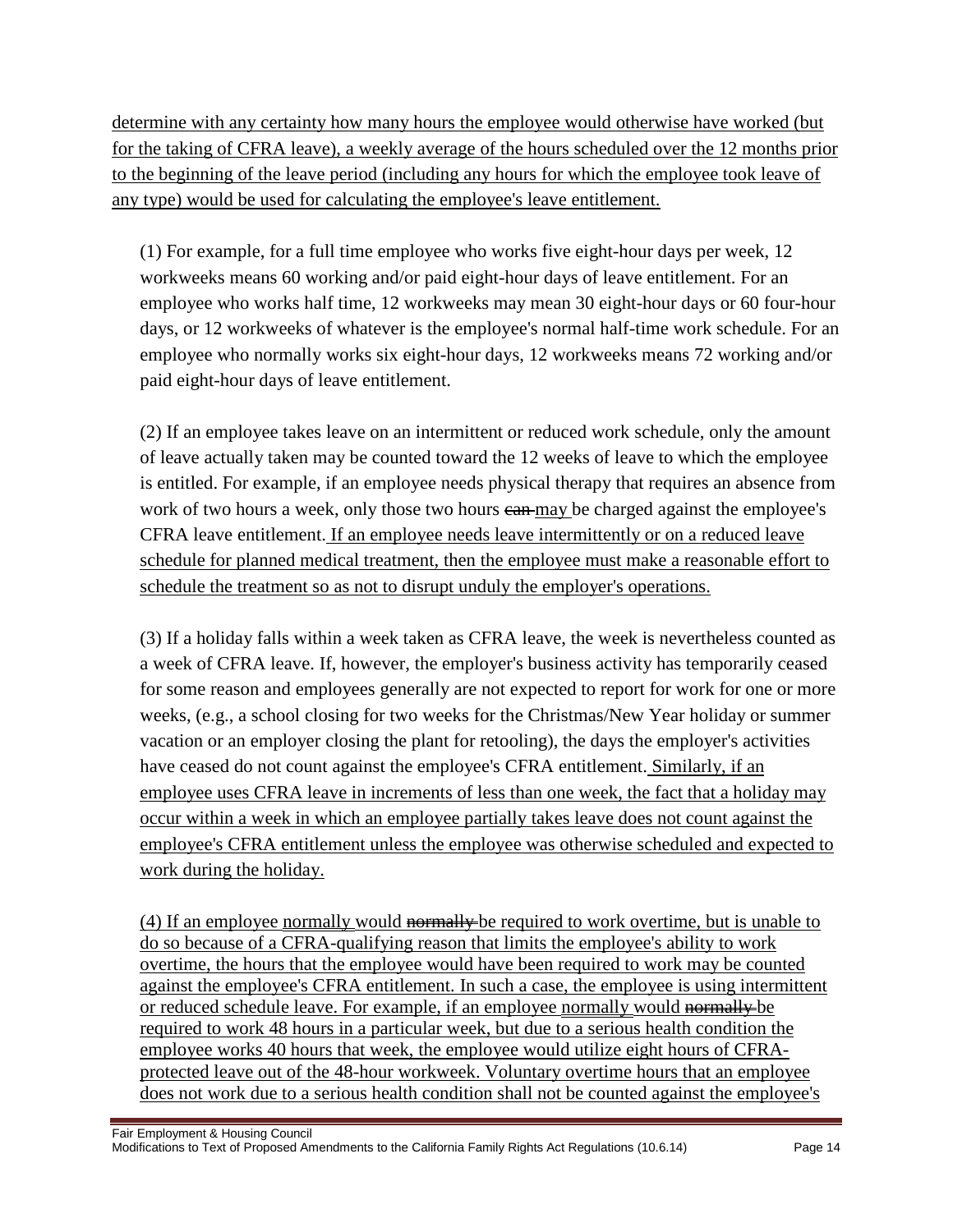CFRA leave entitlement.

(5) If an employer has made a permanent or long-term change in the employee's schedule (for reasons other than CFRA, and prior to the employee notice of need for CFRA leave), the hours worked under the new schedule are to be used for making this calculation.

(d) Minimum duration for CFRA leaves taken intermittently or on a reduced leave schedule for the birth, adoption, or foster care placement of a child $\div$ : CFRA leave taken for reason of the birth, adoption, or foster care placement of a child of the employee does not have to be taken in one continuous period of time. Any leave(s) taken shall be concluded within one year of the birth or placement of the child with the employee in connection with the adoption or foster care of the child by the employee. The basic minimum duration of the leave shall be two weeks. However, an employer shall grant a request for a CFRA leave of less than two weeks' duration on any two occasions and may grant additional requests for such leave.

(e) Minimum duration for CFRA leaves taken intermittently or on a reduced leave schedule for the serious health condition of a parent, child, or spouse or for the serious health condition of the employee...: Where CFRA leave is taken for a serious health condition of the employee's child, parent, or spouse or of the employee, leave may be taken intermittently or on a reduced work schedule when medically necessary, as determined by the health care provider of the person with the serious health condition. However, intermittent or reduced work schedule leave may be taken for absences where the employee or family member is incapacitated or unable to perform the essential functions of the position because of a chronic serious health condition, even if he or she does not receive treatment by a health care provider. An employer  $\frac{m}{m}$  must limit leave increments to the shortest period of time that the employer's payroll system uses to account for absences or use of leave provided it is not greater than one hour.

(1) If an employee needs intermittent leave or leave on a reduced work schedule that is foreseeable based on planned medical treatment for the employee or a family member, or if the employer agrees to permit intermittent or reduced schedule leave for the birth of a child or for placement of a child for adoption or foster care, the employer may require the employee to transfer temporarily to an available alternative position. This alternative position must have the **equivalent same** rate of pay and benefits, the employee must be qualified for the position, and it must better accommodate recurring periods of leave than the employee's regular job. It does need not have to have equivalent duties, although an employer may not transfer the employee to an alternative position to discourage the employee from taking leave or to otherwise work a hardship on the employee. Transfer to an alternative position may include altering an existing job to accommodate better the employee's need for intermittent leave or a reduced work schedule and must comply with any applicable collective bargaining agreement or employer leave policy, the FEHA, and any other applicable state or federal law.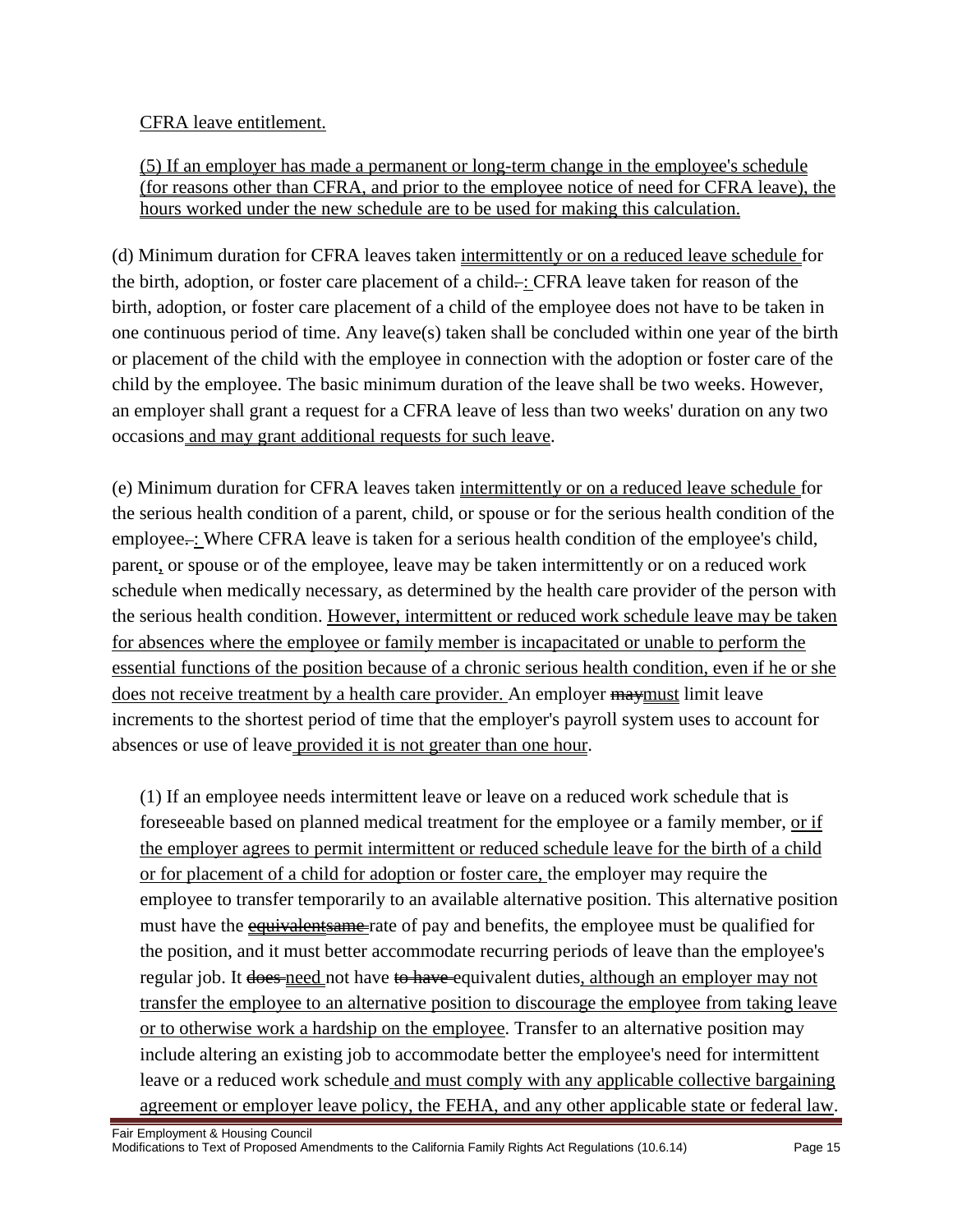(2) CFRA leave, including intermittent leave and/or reduced work schedules, is available to instructional employees of educational establishments and institutions under the same conditions as apply to all other eligible employees.

(3) Where it is physically impossible for an employee using intermittent leave or working a reduced leave schedule to commence or end work mid-way through a shift, such as where a flight attendant or a railroad conductor is scheduled to work aboard an airplane or train, or a laboratory employee is unable to enter or leave a sealed "clean room" during a certain period of time, the entire period that the employee is forced to be absent is designated as CFRA leave and counts against the employee's CFRA entitlement. However, an employee mayshall be permitted to return to work if he or she is able to perform other aspects of the work that are not physically impossible, such as administrative duties, and thereby shorten the time designated as CFRA leave.

(4) Employers may reduce exempt employees' pay for CFRA intermittent leave or a reduced work schedule, only as permitted by the California Labor Code and Industrial Welfare Commission Wage Orders and must comply withas long as the reduction is not inconsistent with any applicable collective bargaining agreement or employer leave policy, the FEHA, and any other applicable state or federal law.

Note: Authority cited: Section 12935(a), Government Code; and Stats. 1993, ch. 827, (AB 1460), Section 2. Reference: Section 12945.2, Government Code; DLSE Opinion Letter 03.12.2002; DLSE Opinion Letter 04.08.2002; and Stats. 1993, ch. 827 (AB 1460), § 2; Family and Medical Leave Act of 1993, 29 U.S.C. § 2601 et seq.; and 29 C.F.R. § 825.

## **§ 11091. Requests for CFRA Leave: Advance Notice; Certification; Employer Response.**

(a) Advance Notice.

(1) Verbal Notice.

Unless an employer waives its employees' notice obligations described herein, A an employee shall provide at least verbal notice sufficient to make the employer aware that the employee needs CFRA-qualifying leave, and the anticipated timing and duration of the leave. The employee need not expressly assert rights under CFRA or FMLA, or even mention CFRA or FMLA, to meet the notice requirement; however, the employee must state the reason the leave is needed, such as, for example, the expected birth of a child or for medical treatment. The mere mention of "vacation" or other paid time off does not render the notice insufficient, so long as the underlying reason for the request is CFRA-qualifying, and the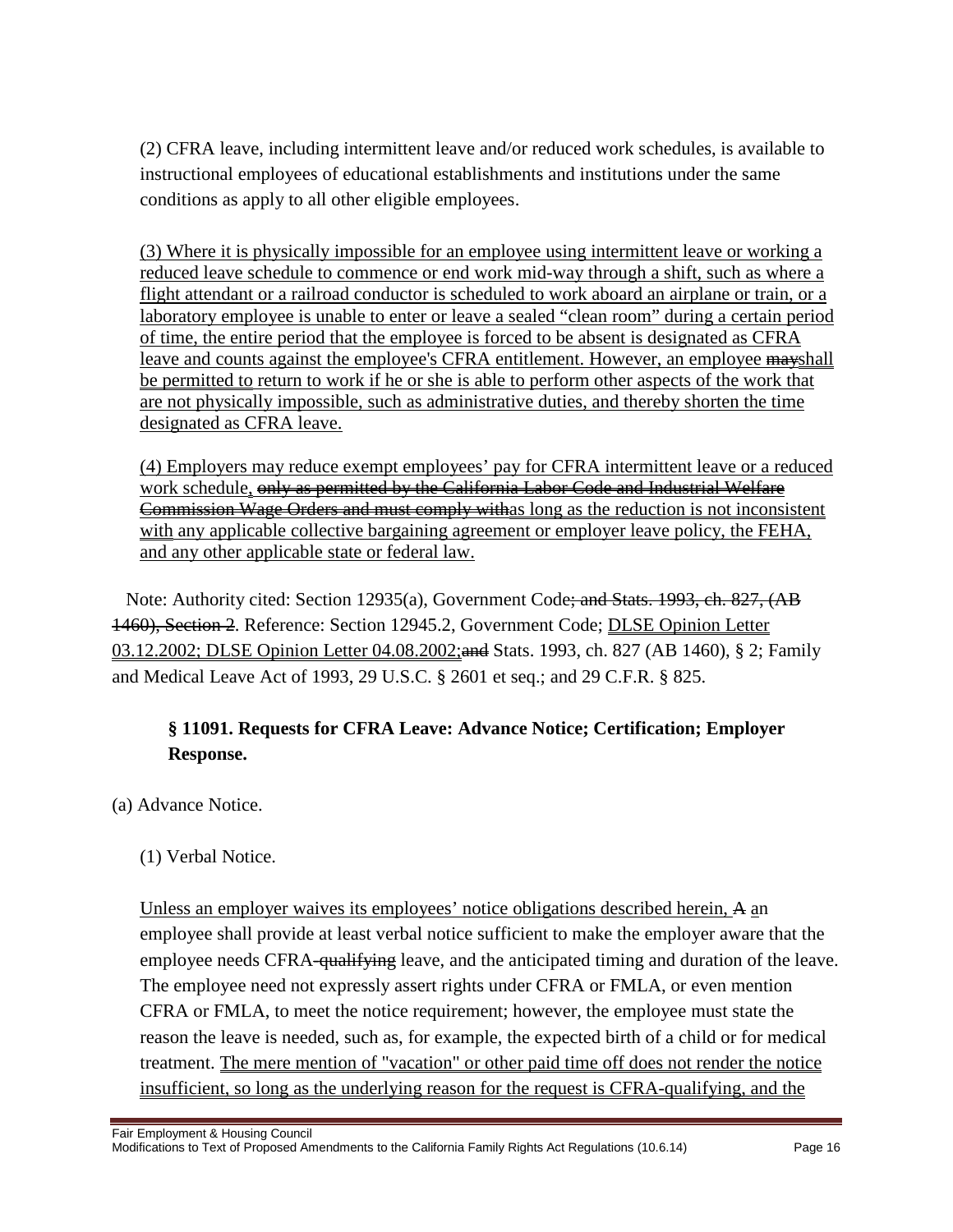employee communicates that reason to the employer. The employer should inquire further of the employee if it is necessary to determine whether the employee is requesting have more information about whether CFRA leave is being sought by the employee and to obtain the necessary information concerning the leave (i.e., commencement date, expected duration, and other pertinent permissible information). details of the leave to be taken. An employee has an obligation to respond to an employer's questions designed to determine whether an absence is potentially CFRA-qualifying. Failure to respond to permissible employer inquiries regarding the leave request may result in denial of CFRA protection if the employer is unable to determine whether the leave is CFRA-qualifying.

(A) Under all circumstances, it is the employer's responsibility to designate leave, paid or unpaid, as CFRA or CFRA/FMLA qualifying, based on information provided by the employee or the employee's spokesperson, and to give notice of the designation to the employee.

(B) Employers may not retroactively designate leave as CFRA leave after the employee has returned to work without the employee's consent, except under those same circumstances provided for in FMLA and its implementing regulations for retroactively counting leave as **FMLA leave.** Employers may not retroactively designate leave as CFRA leave after the employee has returned to work, except with appropriate notice to the employee and where the employer's failure to timely designate does not cause harm or injury to the employee.

(2) 30 Days' Advance Notice.

An employer may require that employees provide at least 30 days' advance notice before CFRA leave is to begin if the need for the leave is foreseeable based on an expected birth, placement for adoption or foster care, or planned medical treatment for a serious health condition of the employee or a family member. The employee shall consult with the employer and make a reasonable effort to schedule any planned medical treatment or supervision so as to minimize disruption to the operations of the employer. Any such scheduling, however, shall be subject to the approval of the health care provider of the employee or the employee's child, parent or spouse.

(3) When 30 Days Not Practicable.

If 30 days' notice is not practicable, such as because of a lack of knowledge of approximately when leave will be required to begin, a change in circumstances, or a medical emergency, notice must be given as soon as practicable.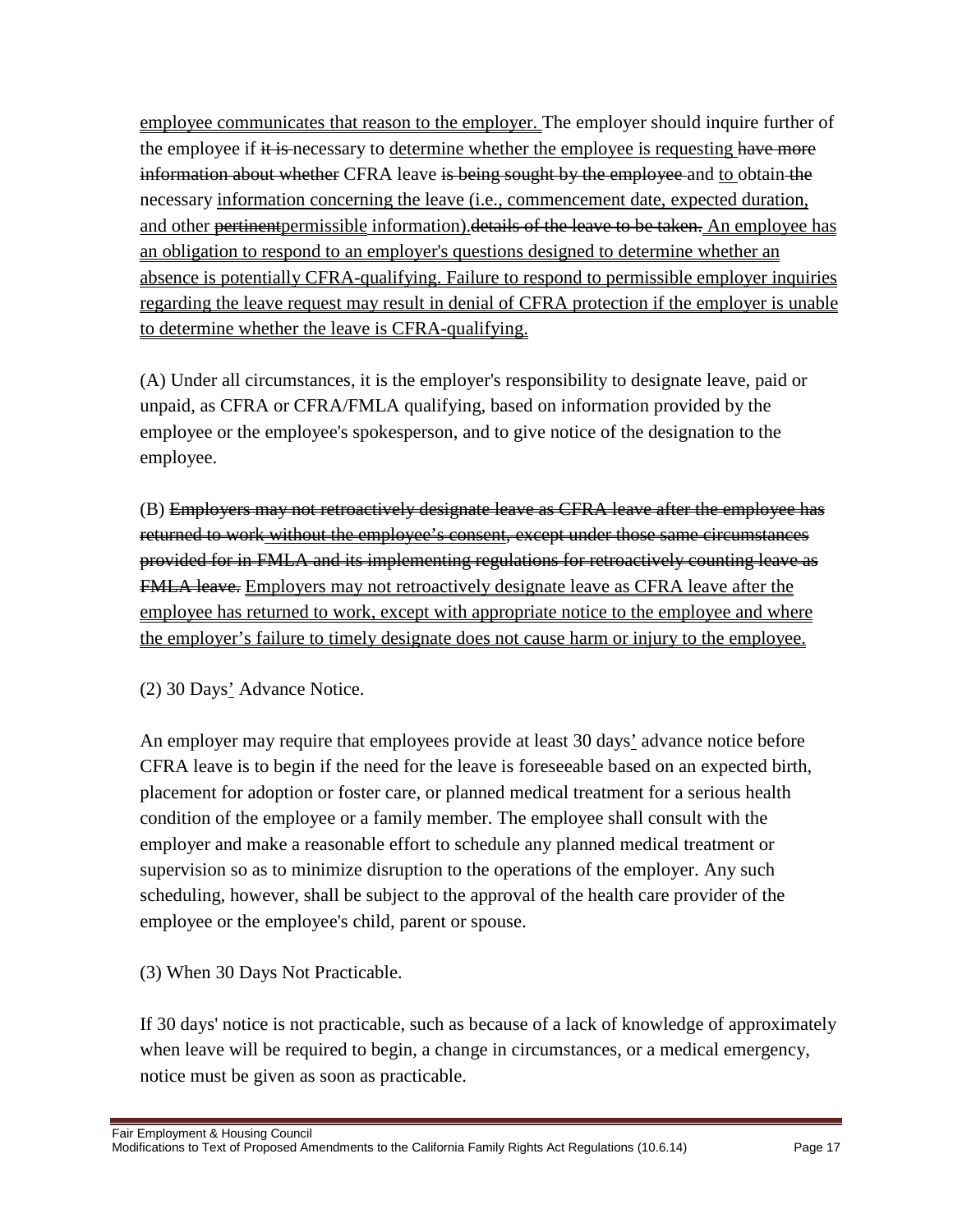(4) Prohibition Against against Denial of Leave in Emergency or Unforeseeable Circumstances.

An employer shall not deny a CFRA leave, the need for which is an emergency or is otherwise unforeseeable, on the basis that the employee did not provide advance notice of the need for the leave, so long as that the employee provided notice to the employer as soon as practicable.

(5) Employer Obligation to Inform Employees of Notice Requirement.

An employer shall give its employees reasonable advance notice of any notice requirements that it adopts. The employer may incorporate its notice requirements in the general notice requirements in section 11095 and such incorporation shall constitute reasonable advance notice. Failure of the employer to give or post such notice shall preclude the employer from taking any adverse action against the employee, including denying CFRA leave, for failing to furnish the employer with advance notice of a need to take CFRA leave.

(6) Employer Response to Leave Request.

The employer shall respond to the leave request as soon as practicable and in any event no later than 10 calendar five business days after receiving the employee's request. The employer shall attempt to respond to the leave request before the date the leave is due to begin. Once given, approval shall be deemed retroactive to the date of the first day of the leave.

(b) Medical Certification.

(1) Serious Health Condition of Child, Parent, or Spouse.

As a condition of granting a leave for the serious health condition of the employee's child, parent or spouse, the employer may require certification of the serious health condition, as defined in section 11087( $a\underline{b}a$ )(1). If the certification satisfies the requirements of section  $11087(\frac{a}{2})$ (1), the employer must accept it as sufficient. Upon expiration of the time period the health care provider originally estimated that the employee needed to take care of the employee's child, parent or spouse, the employer may require the employee to obtain recertification, but only if additional leave is requested. The employer may not contact a health care provider for any reason other than to authenticate a medical certification.

(2) Serious Health Condition of Employee.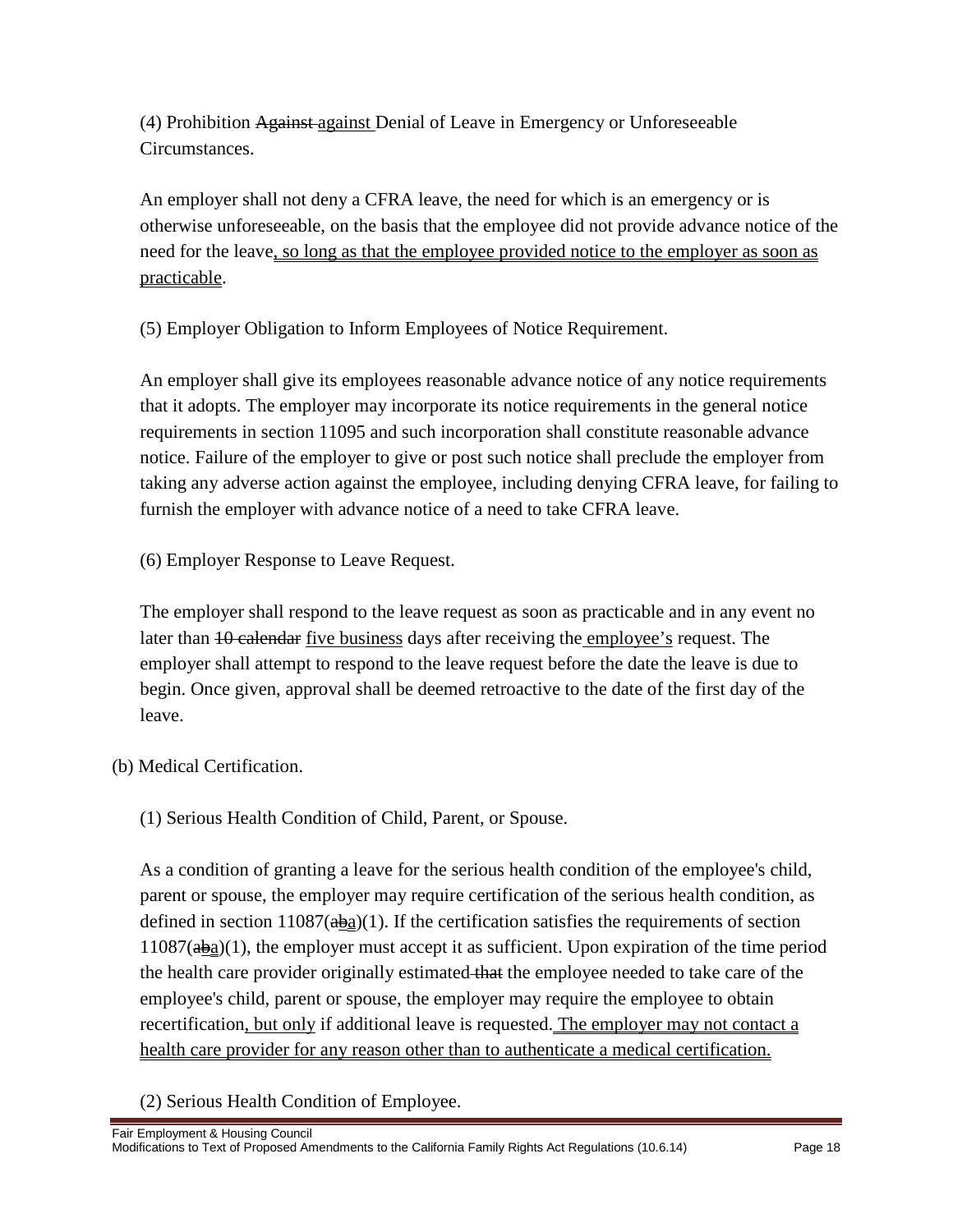As a condition of granting a leave for the serious health condition of the employee, the employer may require certification of the serious health condition, as defined in section  $11087 \text{(a} \text{ba})$ (2). Upon expiration of the time period the health care provider originally estimated that the employee needed for his/her own serious health condition, the employer may require the employee to obtain recertification, but only if additional leave is requested. The employer may not contact a health care provider for any reason other than to authenticate a medical certification.

(A) If the employer has establishes a good faith, objective reason to doubt the validity of the certification provided by the employee provides for his/her own serious health condition, the employer may require, at the employer's own expense, that the employee to obtain the opinion of a second health care provider, designated or approved by the employer, concerning any information in the certification. The health care provider designated or approved by the employer shall not be employed on a regular basis by the employer under the conditions identified in Government Code section 12945.2.

1. The employer may not ask the employee to provide additional information (e.g. symptoms, diagnosis, etc.) in the medical certification beyond that allowed by these regulations.

2. The employer is responsible for complying with all applicable law regarding the confidentiality of any medical information received.

(B) In any case in which the second opinion described in  $(b)(2)(A)$  differs from the opinion in the original certification, the employer may require, at the employer's expense, that the employee obtain the opinion of a third health care provider, designated or approved jointly by both the employer and the employee, concerning any information in the certification.

(C) The opinion of the third health care provider concerning the information in the certification shall be considered to be final and shall be binding on the employer and the employee.

(D) The employer is required to provide the employee with a copy of the second and third medical opinions, where applicable, without cost, upon the request of the employee.

(E) As a condition of an employee's return from medical leave, the employer may require that the employee to obtain a release to return-to-work from his/her health care provider stating that he/she is able to resume work, but only if the employer has a uniformly applied practice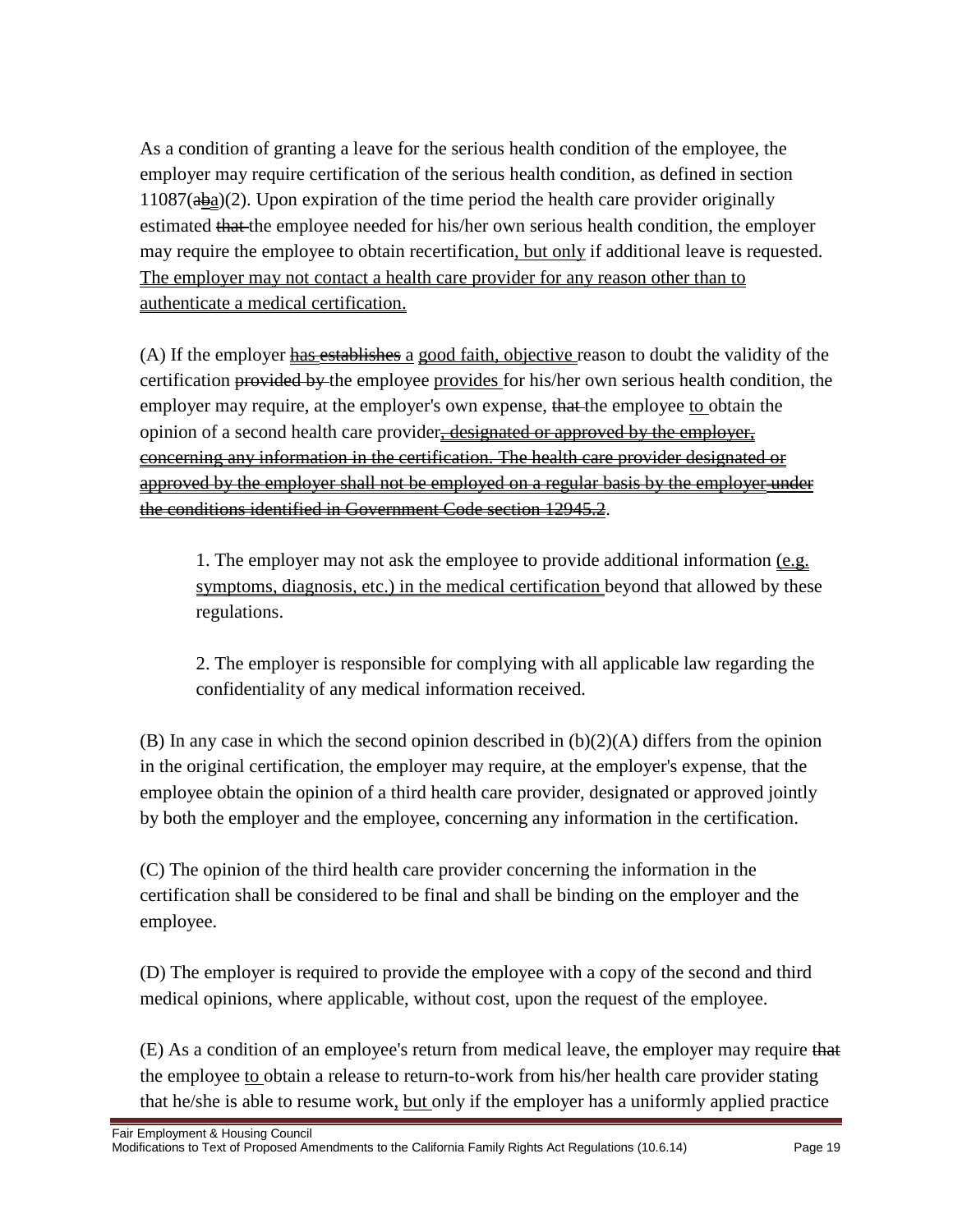or policy of requiring such releases from other employees returning to work after illness, injury or disability and there is no collective bargaining or other policy agreement forbidding the practice. An employer is not entitled to a release to return-to-work for each absence taken on an intermittent or reduced leave schedule. However, an employer is entitled to a release to return-to-work for such absences up to once every 30 days if reasonable safety concerns exist regarding the employee's ability to perform his or her duties, based on the serious health condition for which the employee took such leave.

(F) An employer may not require an employee to undergo a fitness-for-duty examination as a condition of an employee's return.

(3) Providing Certification.

The employer may require that the employee provide any certification within no less than 15 calendar days of the employer's request for such certification, unless it is not practicable for the employee to do so despite the employee's good faith efforts. This means that, in some cases, the leave may begin before the employer receives the certification. Absent extenuating circumstances (e.g., unavailability of healthcare provider), if the employee fails to timely return the certification, the employer may deny CFRA protections for the leave following the expiration of the 15-day time period until a sufficient certification is provided. The same rules apply to recertification. If the employee never produces the certification or recertification, the leave is not CFRA leave. At the time the employer requests certification, the employer also must advise the employee of the anticipated consequences of his or her failure to provide adequate certification.

Note: Authority cited: Section 12935, Government Code. Reference: Section 12945.2, Government Code; *White v. County of Los Angeles* (2014) 225 Cal.App.4th 690; Family and Medical Leave Act of 1993, 29 U.S.C. § 2601 et seq.; and 29 C.F.R. § 825.

### **§ 11092. Terms of CFRA Leave.**

(a) The following rules apply to the permissible terms of a CFRA leave, to the extent that they are consistent with the requirements of the Employee Retirement Income Security Act (ERISA), 29 U.S.C. § 1001 et seq. Nothing in these regulations infringes on the employer's obligations, if any, under the Consolidated Omnibus Budget Reconciliation Act of 1985 (COBRA) (29 U.S.C. § 1161 et seq.) or prohibits an employer from granting CFRA leave on terms more favorable to the employee than those listed below.

Fair Employment & Housing Council Modifications to Text of Proposed Amendments to the California Family Rights Act Regulations (10.6.14) Page 20

<sup>(</sup>b) Paid Leave.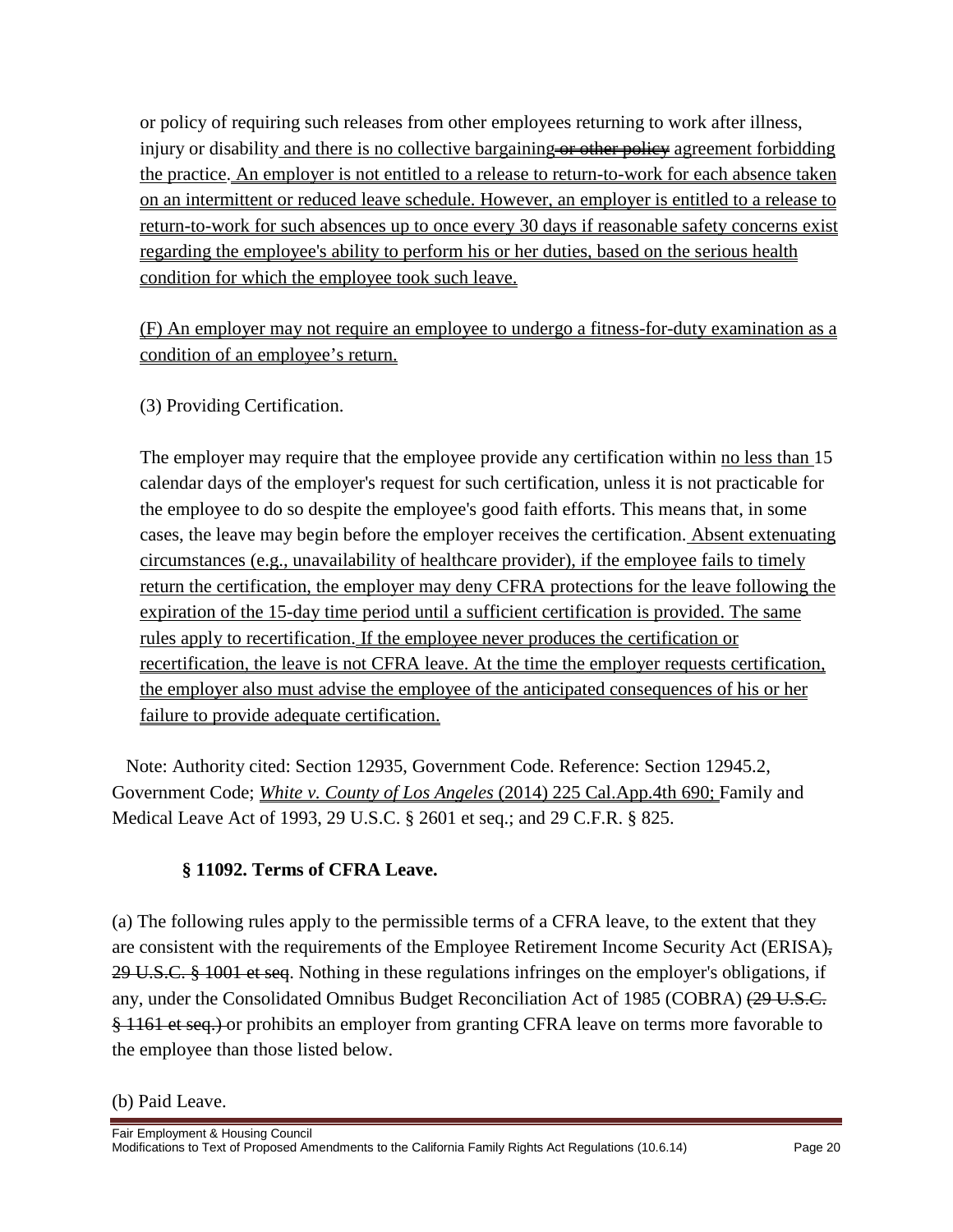An employer is not required to pay an employee during a CFRA leave except:

(1) An employee may elect to use or an employer may require an employee to use any accrued vacation time or other paid accrued time off (including undifferentiated paid time off (PTO)), other than accrued sick leave, that the employee is otherwise eligible to take during the otherwise unpaid portion of the CFRA leave. An employee may also elect to use, or an employer may require an employee to use, any accrued sick leave that the employee is eligible to take during the otherwise unpaid portion of a CFRA leave if the CFRA leave is for the employee's own serious health condition or any other reason if mutually agreed between the employer and the employee. If an employee is receiving a partial wage replacement benefit during the CFRA leave, the employer and employee may agree to have employerprovided paid leave, such as vacation, paid time off, or sick time supplement the partial wage replacement benefit, unless otherwise prohibited by law.

(2) For leave for an employee's own serious health condition, the employee may also substitute leave taken pursuant to a short- or long-term disability leave plan, as determined by the terms and conditions of the employer's leave policy, during the otherwise unpaid portion of the CFRA leave. This paid disability leave runs concurrently with CFRA leave, and may continue longer than the CFRA leave if permitted by the disability leave plan. An employee receiving disability payments is not on "unpaid leave" and, therefore, an employer may not require the employee to use paid time off, sick leave, or accrued vacation.

(23) Only if the employee asks for requests leave for what would be a CFRA-qualifying event may an employer require the employee to use any accrued vacation time or other paid accrued time off (including PTO-time), other than accrued sick leave, that the employee is otherwise eligible to take during the otherwise unpaid portion of the CFRA leave. If an employee uses paid leave under circumstances that do not qualify as CFRA leave, the leave will not count against the employee's CFRA leave entitlement.

(A) If an employee requests to utilize accrued vacation time or other paid accrued time off without reference to a CFRA-qualifying purpose, an employer may not ask whether the employee is taking the time off for a CFRA-qualifying purpose.

1. If the employer denies the employee's request and the employee then provides information that the requested time off is or may be for a CFRA-qualifying purpose, the employer may inquire further into the reasons for the absence. If the absence is CFRA-qualifying, then the rules in section 11092(b)(1) and (2), above, apply.

(3) An employer may require the employee to use, or an employee may elect to use, any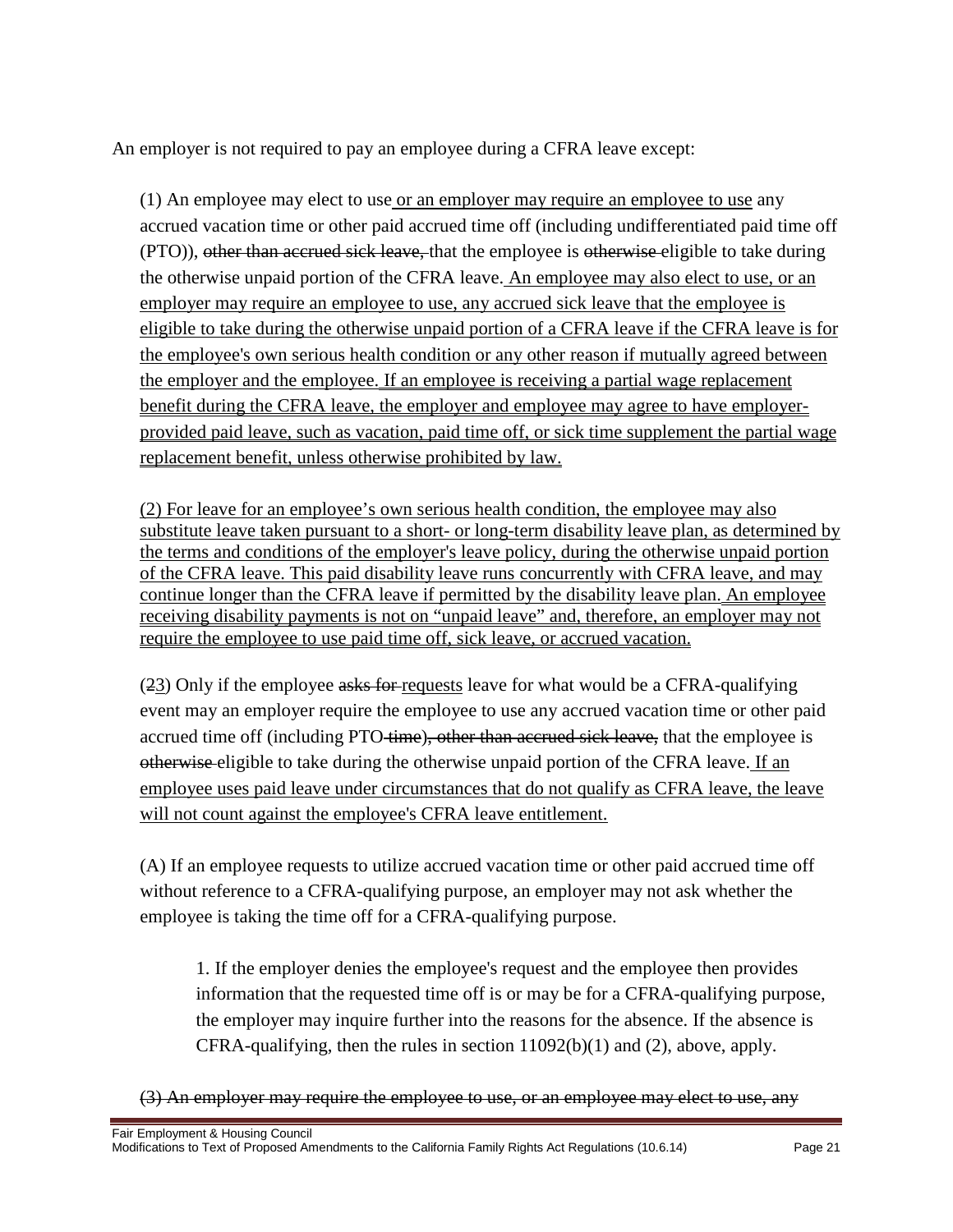accrued sick leave that the employee is otherwise eligible to take during the otherwise unpaid portion of a CFRA leave for:

(A) the employee's own serious health condition, or

(B) any other reason if mutually agreed to between the employer and the employee.

(4) An employer and employee may negotiate for the employee's use of any additional paid or unpaid time off instead of using to substitute for the CFRA leave provided by this section.

(c) Provision of Health Benefits.

If the employer provides health benefits under any group health plan, the employer has an obligation to continue providing such benefits during an employee's CFRA leave, FMLA leave, or both. The following rules apply:

(1) The employer shall maintain and pay for  $t$  he an employee's health coverage at the same level and under the same conditions as coverage would have been provided if the employee had not taken CFRA leave been continuously employed during the entire leave period.

(2) The is employer's obligation commences on the date leave first begins under  $\overline{FMLA}$  (i.e., for pregnancy disability leaves) or under FMLA/CFRA (i.e., for all other family care and medical leaves). The obligation continues CFRA for the duration of the leave(s), up to a maximum of 12 workweeks in a 12-month period. As section 11044 (c) of the Council's pregnancy disability leave regulations state, "The time that an employer maintains and pays for group health coverage during pregnancy disability leave shall not be used to meet an employer's obligation to pay for 12 weeks of group health coverage during leave taken under CFRA. This shall be true even where an employer designates pregnancy disability leave as family and medical leave under FMLA. The entitlements to employer-paid group health coverage during pregnancy disability leave and during CFRA are two separate and distinct entitlements."

(3) A "group health plan" is as defined in section  $5000(b)(1)$  of the Internal Revenue Code of **1986.** If the employer's group health plan includes dental care, eye care, mental health counseling, et cetera, or other types of coverage, or if it includes coverage for the an employee's dependents as well as for the employee, the employer shall also continue this coverage.

(4) Although the employer's obligation to continue group health benefits under either FMLA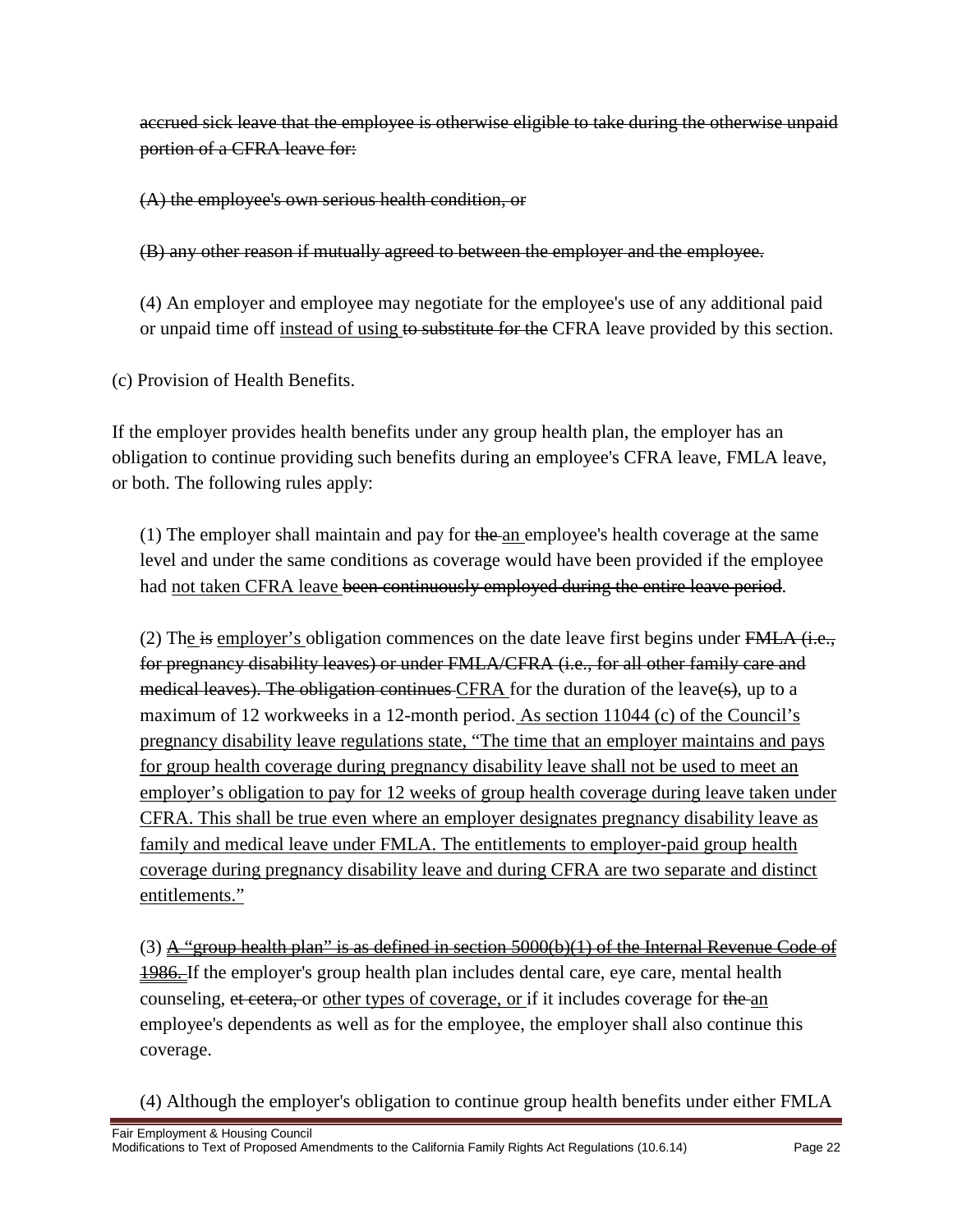or CFRA, or both, does not exceed 12 workweeks in a 12-month period, nothing shall preclude the employer from maintaining and paying for health care coverage for longer than 12 workweeks.

(5) An employer may recover the premium that the employer paid for maintaining group health care coverage during any unpaid part of the CFRA leave if both of the following conditions occur:

(A) The employee fails to return from leave after the period of leave to which the employee is entitled has expired. An employee is deemed to have failed to return from leave if he/she works less than 30 days after returning from CFRA leave. An employee who retires during CFRA leave or during the first 30 days after returning is deemed to have returned from leave.

(B) The employee's failure to return from leave is for a reason other than the continuation, recurrence, or onset of a serious health condition that entitles the employee to CFRA leave, or other circumstances beyond the control of the employee.

(6) Group health plan coverage must be maintained for an employee on CFRA leave until:

(A) The employee's CFRA leave entitlement is exhausted;

(B) The employer can show that the employee would have been laid off and the employment relationship terminated for lawful reasons during the period of the CFRA leave; or,

(C) The employee provides unequivocal notice of intent not to return to work.

(d) Employee Payment of Group Health Benefit Premiums.

If employees are required to pay premiums for any part of their group health coverage, the employer must provide the employee with advance written notice of the terms and conditions under which premium payments must be made.

(1) If CFRA leave is paid, the employee's share of premiums must be paid by the method normally used during any paid leave, typically as a payroll deduction, unless a voluntary agreement between the employer and the employee dictates otherwise.

(2) If CFRA leave is unpaid, the employer may require that payment be made to the employer or to the insurance carrier, but no additional charge may be added to the employee's premium payment for administrative expenses. The employer may require employees to pay their share of premium payments in any of the following ways:

(A) Payment due at the same time as if made by payroll deduction;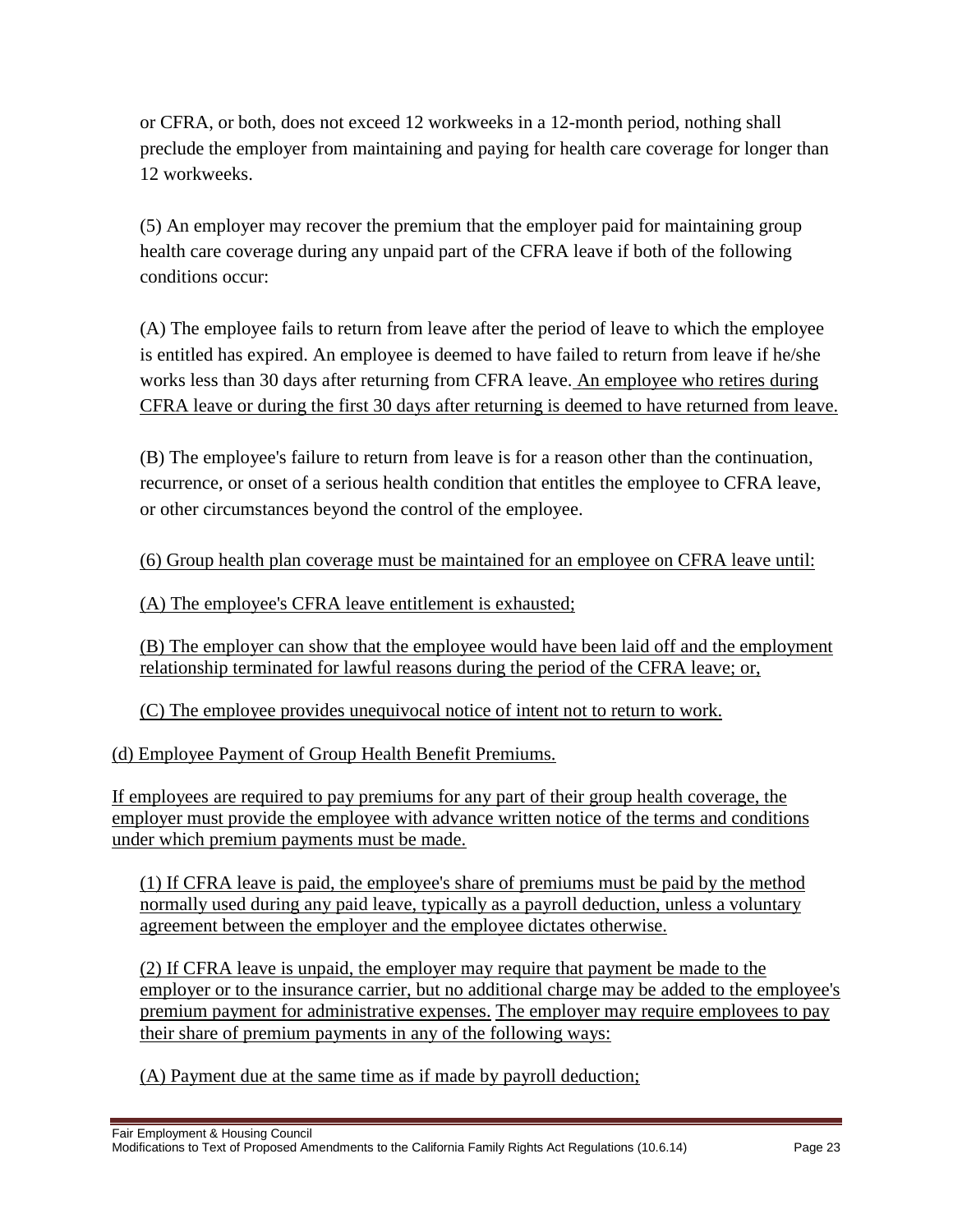(B) Payment due on the same schedule as payments are made under COBRA;

(C) Payment prepaid pursuant to a cafeteria plan at the employee's option;

(D) The employer's existing rules for payment by employees on leave without pay would apply, provided that such rules do not require prepayment (i.e., prior to the commencement of the leave) of the premiums that will become due during a period of unpaid CFRA leave or payment of higher premiums than if the employee had continued to work instead of taking leave; or

(E) Another system voluntarily agreed to between the employer and the employee, which may include prepayment of premiums (e.g., through increased payroll deductions when the need for the CFRA leave is foreseeable).

(3) Unless an employer policy provides a longer grace period, an employer's obligation to maintain health insurance benefits coverage ceases under CFRA if an employee's premium payment is more than 30 days late. In order to drop coverage, an employer must provide written notice at least 15 days before coverage is to cease, advising that coverage will be dropped on a specified date at least 15 days after the date of the written notice unless payment has been received by that date.

(A) The employer may recover the employee's share of any premium payments missed by the employee for any CFRA leave period during which the employer maintains health coverage by paying the employee's share.

(B) Regardless of whether an employee pays premiums while on CFRA leave, all other obligations of an employer under CFRA would continue, such as reinstatement upon return and complete restoration of coverage/benefits equivalent to those that the employee would have had if leave had not been taken, including family or dependent coverage.

(C) If an employer terminates an employee's insurancehealth benefits coverage in accordance with this section because of the employee's non-payment of premiums and fails to restore the employee's health insurance as required by this section upon the employee's return, the employer may be liable for benefits lost by reason of the violation, for other actual monetary losses sustained as a direct result of the violation, and for appropriate equitable relief tailored to the harm suffered.

(de) Other Benefits and Seniority-Accrual

During the period of CFRA leave, the employee is entitled to accrual of seniority and to participate in health plans for any additional period of leave-not covered by (c) above,; and also in any employee benefit plans, including life, short-term or long-term disability or accident insurance,; pension and retirement plans,; and supplemental unemployment benefit plans to the same extent and under the same conditions as would apply to any other leave granted by the employer for any reason other than CFRA leave.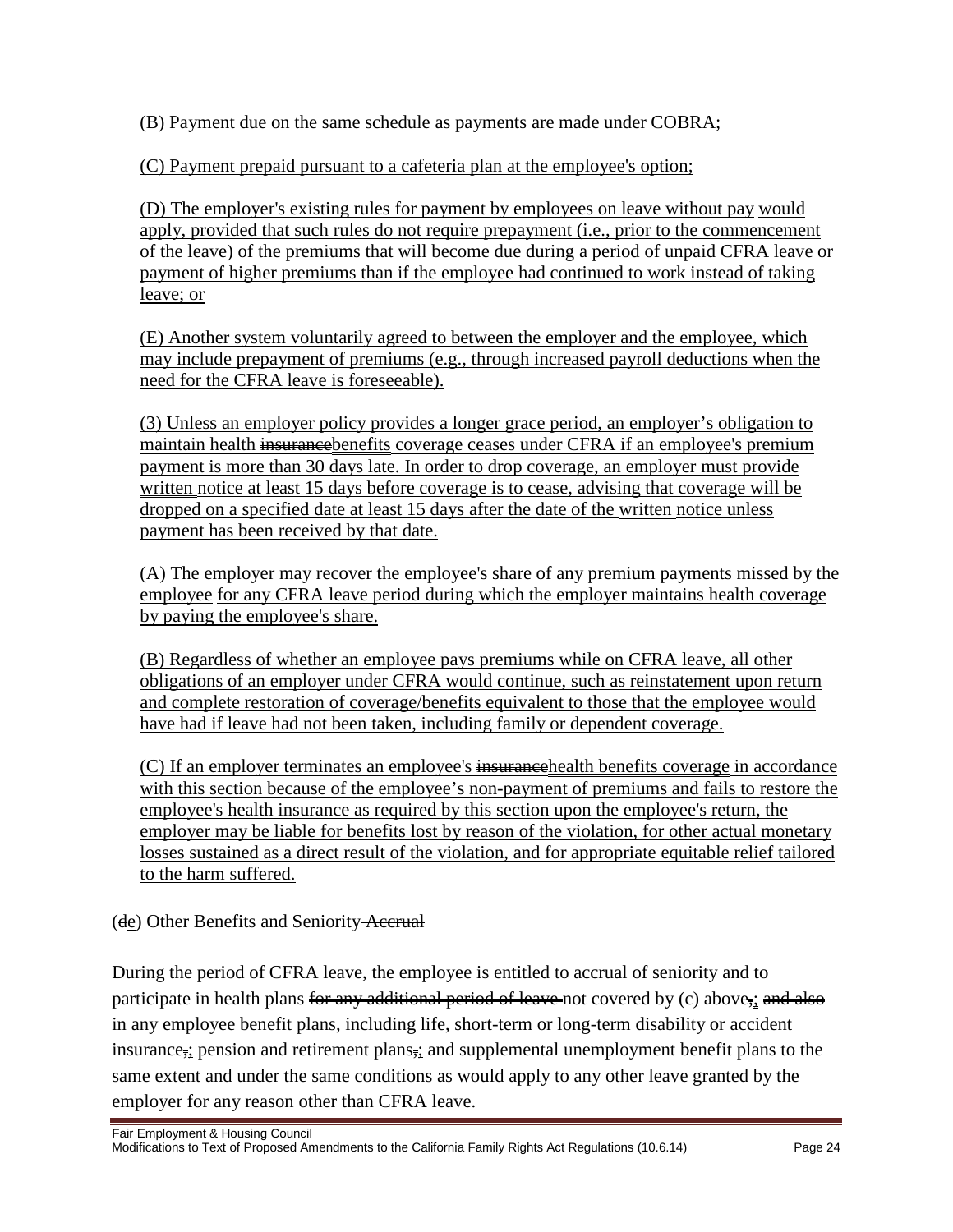(1) Unpaid CFRA leave for the serious health condition of the employee shall be compared to other unpaid disability leaves whereas unpaid CFRA leaves for all other purposes shall be compared to other unpaid personal leaves offered by the employer. CFRA leave shall not constitute a break in service or cause the employee to lose seniority, even if other paid or unpaid leave constitutes a break in service for purposes of establishing longevity or seniority, or for layoff, recall, promotion, job assignment, or seniority-related benefits.

(2) If the employer's policy allows seniority to accrue when employees are out on paid leave, such as paid sick or vacation leave, then seniority will accrue during any part of a paid CFRA leave.

(32) The employee returning from CFRA leave shall return with no less seniority than the employee had when the leave commenced for purposes of layoff, recall, promotion, job assignment, and seniority-related benefits such as vacation. If an employer provides a new health plan or benefits or changes health benefits or plans while an employee is on CFRA leave, the employer must give written notice to the employee that he or she is subject to the new or changed plan/benefits to the same extent as if the employee were not on leave.

(ef) Continuation of Other Benefits.

If the employer has no policy, practice or collective bargaining agreement that requires or authorizes any other type of unpaid personal or disability leave or if the employer's other unpaid personal or disability leaves do not allow for the continuation of benefits during these leaves, an employee taking a CFRA leave shall be entitled to continue to participate in the employer's health plans, pension and retirement plans, supplemental unemployment benefit plans or any other health and welfare employee benefit plan, in accordance with the terms of those plans, during the period of the CFRA leave.

(1) As a condition of continued coverage of group medical benefits (beyond the employer's obligation during the 12-week period described above in (c)), life insurance, short- or longterm disability plans or insurance, accident insurance, or other similar health and welfare employee benefit plans during any unpaid portion of the leave, the employer may require the employee to pay premiums at the group rate.

(A) If the employee elects not to pay premiums to continue these benefits, this nonpayment of premiums shall not constitute a break in service for purposes of longevity, seniority under any collective bargaining agreement or any employee benefit plan requiring the payment of premiums.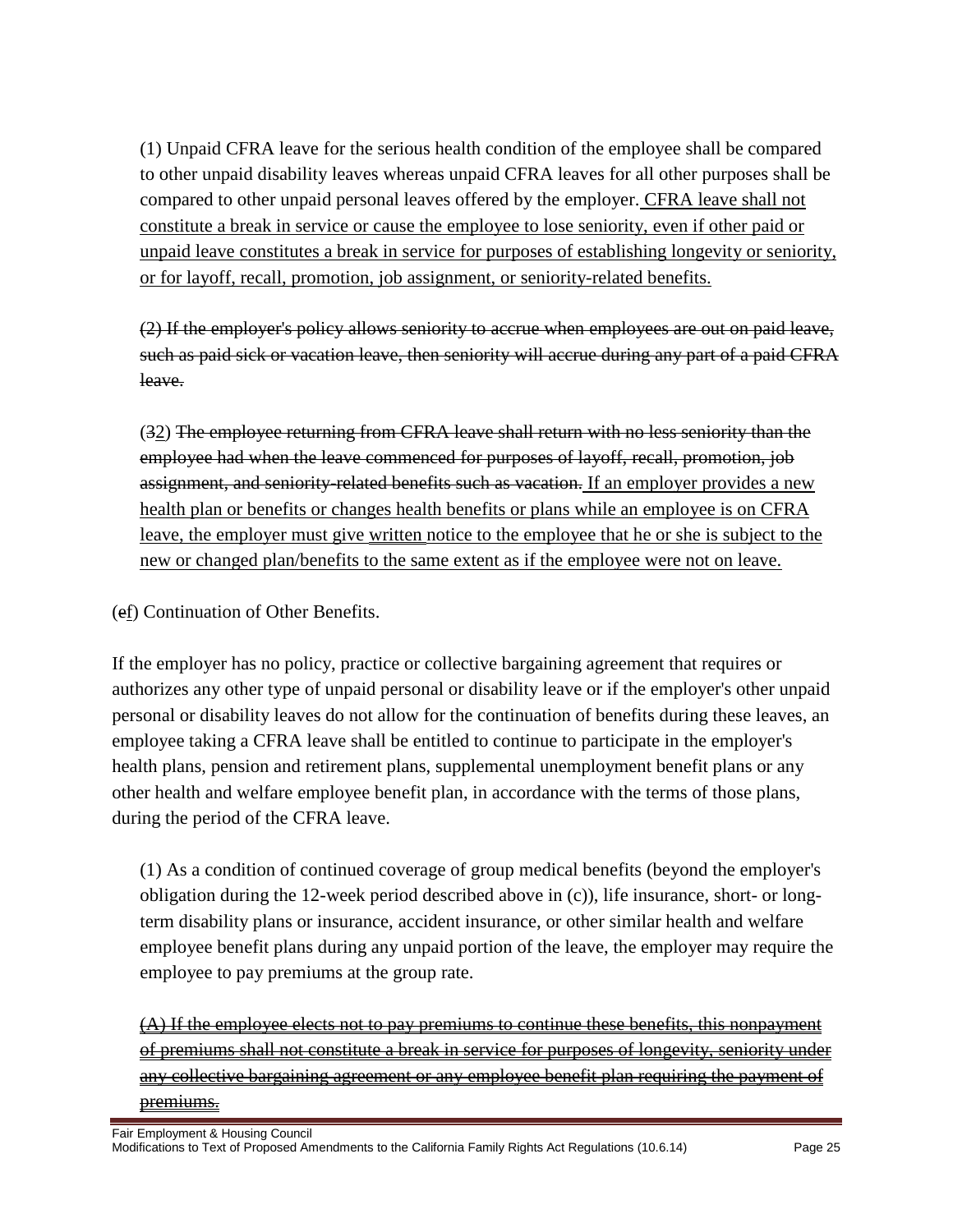(2) An employer is not required to make plan payments to any pension and/or retirement plan or to count the leave period for purposes of time accrued under any such plan during any unpaid portion of the CFRA leave. The employer shall allow an employee covered by a pension and/or retirement plan to continue to make contributions, in accordance with the terms of these plans, during the unpaid portion of the leave period.

#### (fg) Employee Status.

The employee shall retain employee status during the period of the CFRA leave. The leave shall not constitute a break in service for purposes of longevity and/or seniority under any collective bargaining agreement or under any employee benefit plan. Benefits must be resumed upon the employee's reinstatement in the same manner and at the same levels as provided when the leave began, without any new qualification period, physical exam, et cetera.

Note: Authority cited: Section 12935(a), Government Code. Reference: Section 12945.2, Government Code; Family and Medical Leave Act of 1993, 29 U.S.C. § 2601 et seq.; ERISA, 29 U.S.C. § 1001 et seq.; and COBRA, 29 U.S.C. § 1161 et seq.

# **§ 11093. Relationship Between between CFRA Leave and Pregnancy Disability Leave; Relationship between CFRA Leave and Non-Pregnancy Related Disability Leave.**

(a) Separate and Distinct Entitlements.

The right to take a CFRA leave under Government Code section 12945.2 is separate and distinct from the right to take a pregnancy disability leave under Government Code section 12945 and section 11035 et seq. of the regulations.

(b) Serious Health Condition - Pregnancy.

An employee's own disability due to pregnancy, childbirth or a related medical conditions is not included as a serious health condition under CFRA. Any period of incapacity or treatment due to pregnancy, including prenatal care, is included as a serious health condition under FMLA.

(c) CFRA Leave after Pregnancy Disability Leave.

At the end of the employee's period(s) of pregnancy disability, or at the end of four months of pregnancy disability leave, whichever occurs first, a CFRA-eligible employee may request to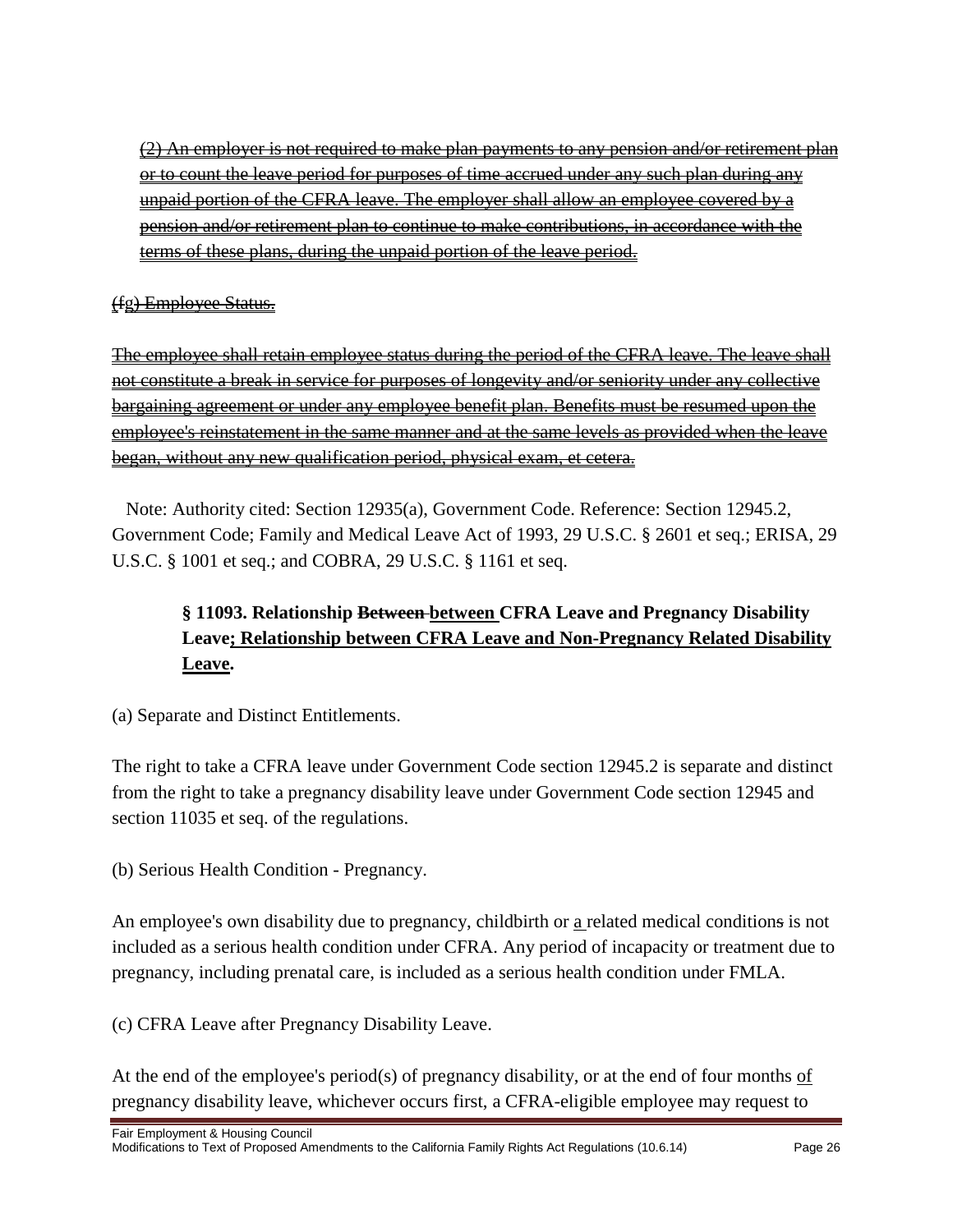take CFRA leave of up to 12 workweeks for reason of the birth of her child, if the child has been born by this date. There is no requirement that either the employee or child have a serious health condition in order for the employee to take CFRA leave. There is also no requirement that the employee no longer be disabled by her pregnancy, childbirth or a related medical conditions before taking CFRA leave for reason of the birth of her child.

(1) Where an employee has utilized four months of pregnancy disability leave prior to the birth of her child, and her health care provider determines that a continuation of the leave is medically necessary, an employer may, but is not required to, allow an eligible employee to utilize CFRA leave prior to the birth of her child. No employer shall, however, be required to provide more CFRA leave than the amount to which the employee is otherwise entitled, but this does not excuse the employer's other obligations under the FEHA, such as the obligation to provide reasonable accommodation under the disability provisions, where applicable.

### (d) Maximum Entitlement.

The maximum possible combined leave entitlement for both pregnancy disability leave (under FMLA and Government Code section 12945) and CFRA leave for reason of the birth of the child (under this article) is four months and 12 workweeks. This assumes that the employee is disabled by pregnancy, childbirth or a related medical conditions for four months and then requests, and is eligible for, a 12-week CFRA leave for reason of the birth of her child. This maximum entitlement does not include leave provided as a reasonable accommodation for a physical or mental disability under the FEHA.

### (e) Disability Leave

The right to take a CFRA leave under Government Code section 12945.2 is separate and distinct from the right to take a disability leave under Government Code section 12945 and section 11064 et seq. of the regulations. If an employee has a serious health condition that also constitutes a disability and cannot return to work at the conclusion of her CFRA leave, the employer has an obligation to engage that employee in an interactive process to determine whether an extension of that leave would constitute a reasonable accommodation under the FEHA.

Note: Authority cited: Section 12935(a), Government Code. Reference: Sections 12945 and 12945.2, Government Code; Family and Medical Leave Act of 1993, 29 U.S.C. § 2601 et seq.; and 29 C.F.R. § 825.

### **§ 11094. Retaliation and Protection from Interference with CFRA Rights.**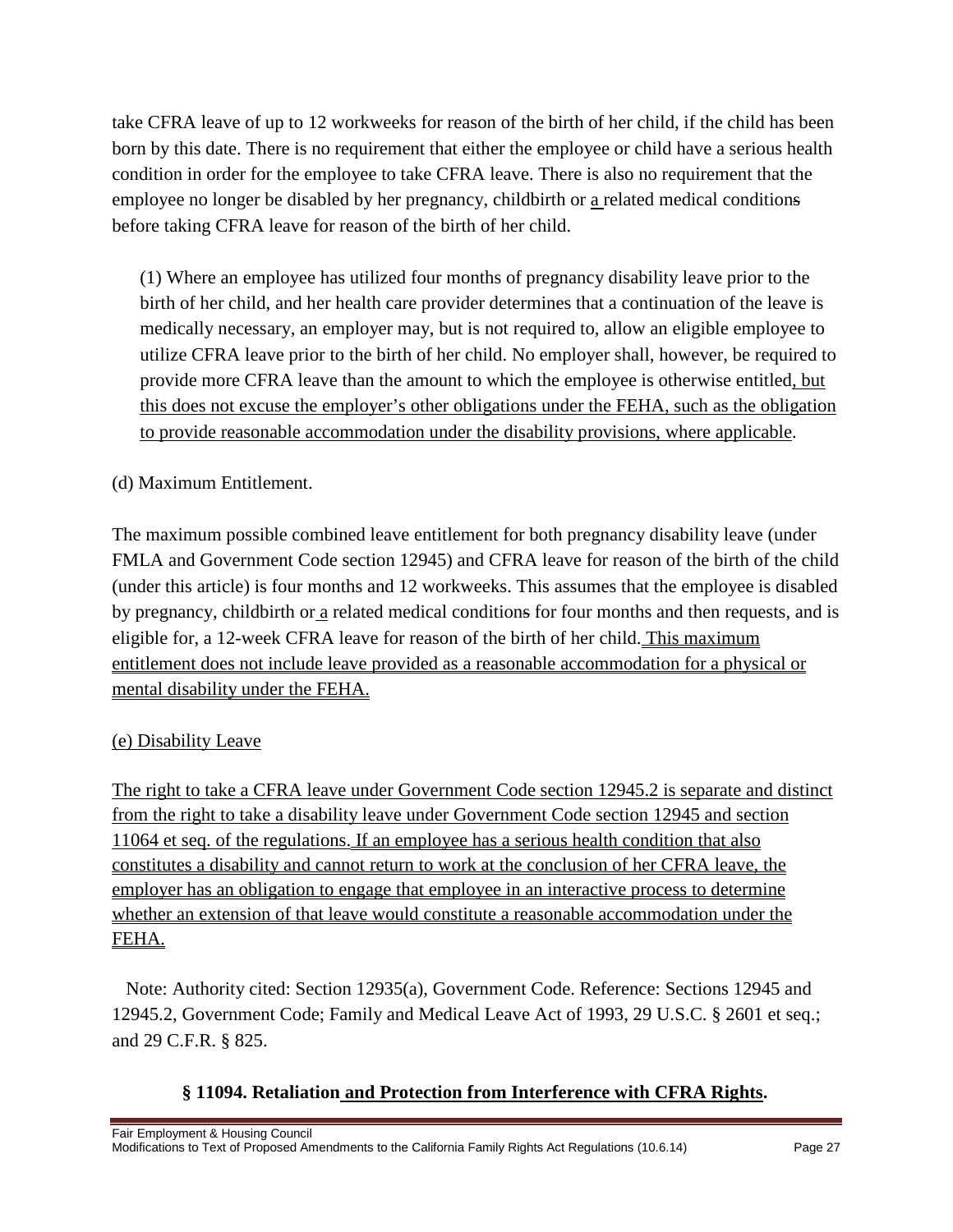In addition to the retaliation prohibited by Government Code section 12940 and section 11021 of the regulations, it shall be an unlawful employment practice for any person to discharge, fine, suspend, expel, punish, refuse to hire, or otherwise discriminate against any individual, except as otherwise permitted in this article, because that individual has:

(a) exercised his or her right to CFRA leave, and/or

(b) given information or testimony regarding his or her CFRA leave, or another person's CFRA leave, in any inquiry or proceeding related to any right guaranteed under this article. (a) Any violation of CFRA or its implementing regulations constitutes interfering with, restraining, or denying the exercise of rights provided by CFRA. "Interfering with" the exercise of an employee's rights includes, for example, refusing to authorize CFRA leave and discouraging an employee from using such leave. It would also include an action by a covered employer to avoid responsibilities under CFRA, for example:

(1) Transferring employees from one worksite to another for the purpose of reducing worksites, or to keep worksites below the 50-employee threshold for employee eligibility under CFRA;

(2) Changing the essential functions of the job in order to preclude the taking of leave;  $\overrightarrow{and}$ 

(3) Reducing an employee's hours available to work in order to avoid employee eligibility. and

(4) Terminating an employee when it anticipates an otherwise eligible employee will be asking for a CFRA-qualifying leave in the future.

(b) CFRA's prohibition against "interference" prohibits an employer from discriminating or retaliating against an employee or prospective employee for having exercised or attempted to exercise CFRA rights or giving information or testimony regarding his or her CFRA leave, or another person's CFRA leave, in any inquiry or proceeding related to any right guaranteed under this article. For example, if an employee on leave without pay would otherwise be entitled to full benefits (other than health benefits), the same benefits would be required to be provided to an employee on unpaid CFRA leave. By the same token, employers cannot use the taking of CFRA leave as a negative factor in employment actions, such as hiring, promotions or disciplinary actions; nor can CFRA leave be counted against an employee under "no fault" an employer's attendance policies.

(c) Employees cannot waive, nor may employers induce employees to waive, their prospective rights under CFRA. For example, employees (or their collective bargaining representatives) cannot "trade off" the right to take CFRA leave against some other benefit offered by the employer. This does not prevent the settlement or release of CFRA claims by employees based on past employer conduct without the approval of a court. Nor does it prevent an employee's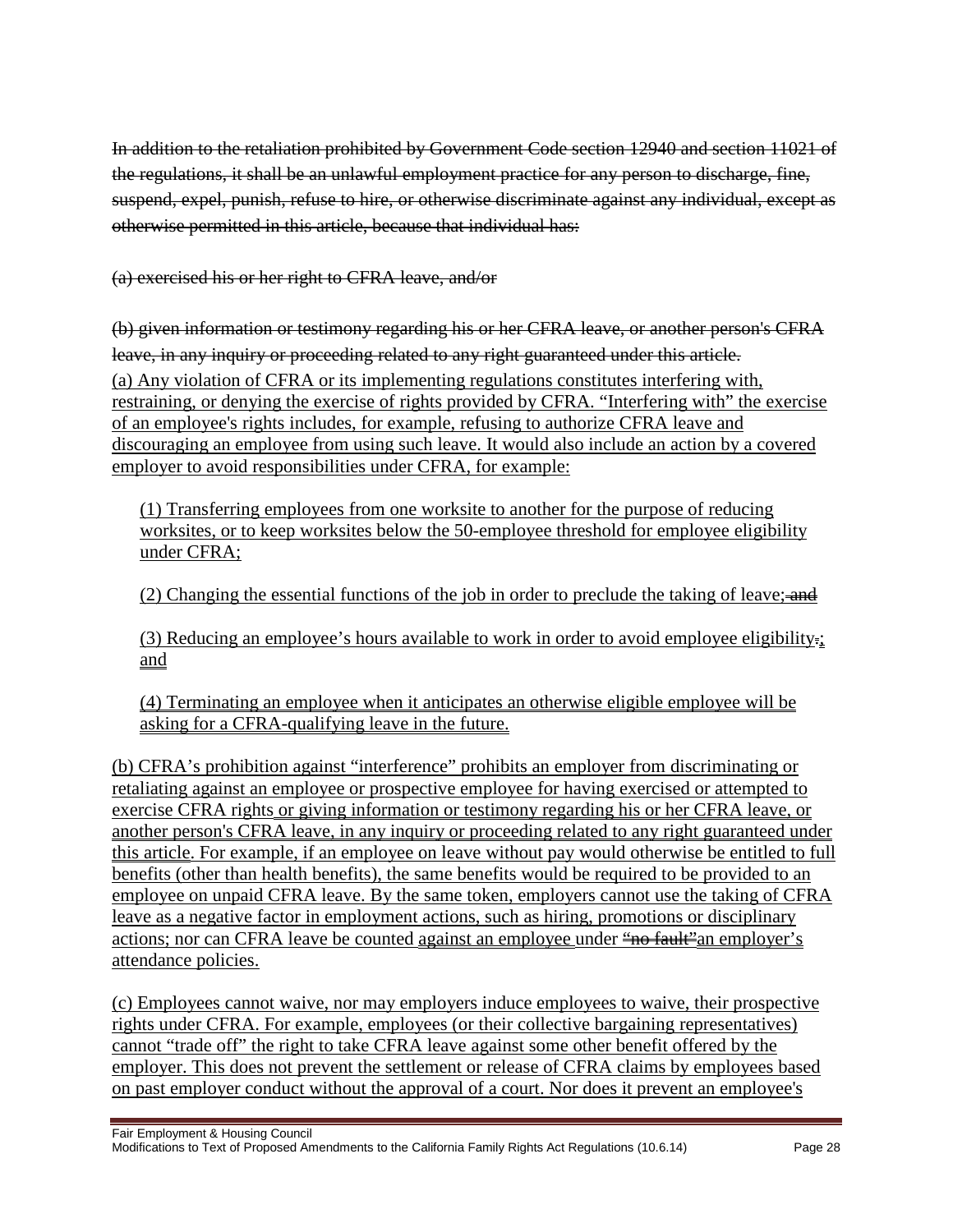voluntary and uncoerced acceptance (not as a condition of employment) of a light duty assignment while recovering from a serious health condition. An employee's acceptance of such light duty assignment does not constitute a waiver of the employee's prospective rights, including the right to be reinstated to the same position the employee held at the time the employee's CFRA leave commenced or to a comparable position.

(d) All **I**individuals, and not merely employees who are CFRA-qualified, are protected from retaliation for opposing (e.g., filing a complaint about) any practice that is unlawful under CFRA. They are similarly protected if they oppose any practice that they reasonably believe to be a violation of CFRA or its implementing regulations.

(e) In addition to retaliation prohibited by CFRA, retaliation is also prohibited by Government Code 12940 and section 11021 of the regulations.

Note: Authority cited: Section 12935(a), Government Code. Reference: Sections 12940 and 12945.2, Government Code.

### **§ 11095. Remedies. (Reserved.)**

Upon determining that an employer has violated Government Code section 12945.2, the Commission may order any remedy available under Government Code section 12970, and section 7286.9 of the regulations. The remedy, however, for a violation of section 7297.9 (failure to provide notice) shall be an order that the employer provide such notice.

### **§ 11096 11095. Notice of CFRA Rights and ObligationsRight to Request CFRA Leave.**

### (a) Employers to Post Notice.

Covered employers shall provide notice to their employees of the right to request CFRA leave under the California Family Rights Act. Employers shall post the notice in a conspicuous place or places where employees tend to congregate. Electronic posting is sufficient to meet this posting requirement as long as it is posted electronically in a conspicuous place or places where employees would tend to view it in the workplace. Every employer covered by the CFRA is required to post and keep posted on its premises, in conspicuous places where employees are employed, a notice explaining the Act's provisions and providing information concerning the procedures for filing complaints of violations of the Act with the Department of Fair Employment and Housing. The notice must be posted prominently where it can be readily seen by employees and applicants for employment. The poster and the text must be large enough to be easily read and contain fully legible text. Electronic posting is sufficient to meet this posting requirement as long as it otherwise meets the requirements of this section. If the employer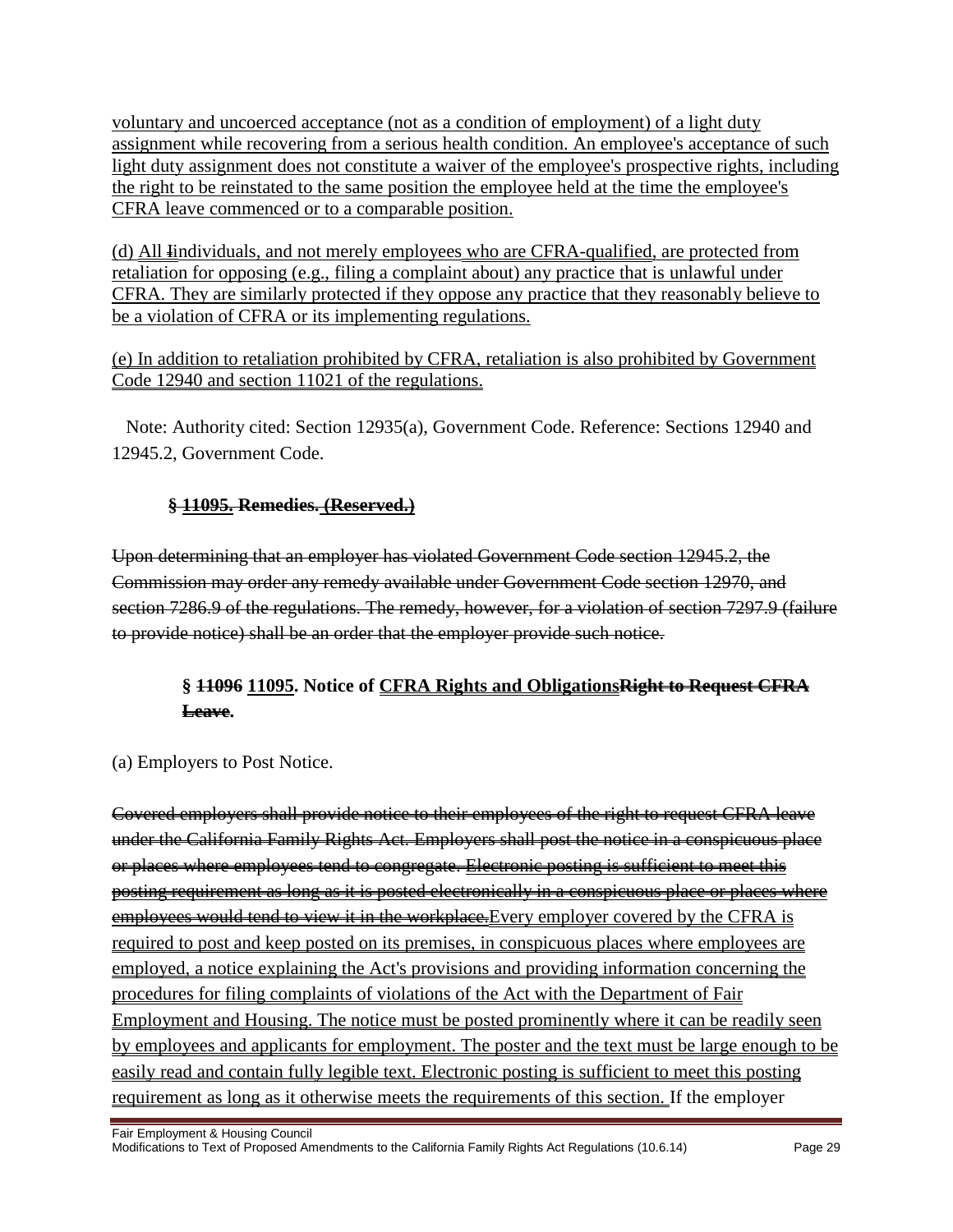publishes an employee handbook that describes other kinds of personal or disability leaves available to its employees, that the employer shall include a description of CFRA leave in the next edition of its handbook it publishes following adoption of these regulations. The employer may include both pregnancy disability leave and CFRA leave requirements in a single notice.

(b) Employers to Give Notice.

Employers are also encouraged to give a copy of the notice to each current and new employee, ensure that copies are otherwise available to each current and new employee, and disseminate the notice in any other way.

(c) Non-English Speaking Workforce.

Any employer whose workforce at any facility or establishment contains 10 percent or more of persons who speak a language other than English as their primary language shall translate the notice into the language or languages spoken by this group or these groups of employees every language that is spoken by at least 10 percent of the workforce.

(d) Text of Notice.

The text below contains only the minimum requirements of the California Family Rights Act of 1993 and of the employer's obligation to provide pregnancy disability leave. Nothing in this notice requirement prohibits an employer from providing a leave policy that is more generous than that required by this act CFRA and providing its own notice of its own policy. Covered employers may develop their own notice or they may choose to use the text provided below, unless it does not accurately reflect their own policy.

# FAMILY CARE AND MEDICAL LEAVE (CFRA LEAVE) AND PREGNANCY DISABILITY LEAVE

Under the California Family Rights Act of 1993 (CFRA), if you have more than 12 months of service with us and have worked at least 1,250 hours in the 12-month period before the date you want to begin your leave, you may have a right to an unpaid-family care or medical leave (CFRA leave). This leave may be up to 12 workweeks in a 12-month period for the birth, adoption, or foster care placement of your child or for your own serious health condition or that of your child, parent or spouse. While the law provides only unpaid leave, employees may choose or employers may require use of accrued paid leave while taking CFRA leave.

Even if you are not eligible for CFRA leave, if you are disabled by pregnancy, childbirth or a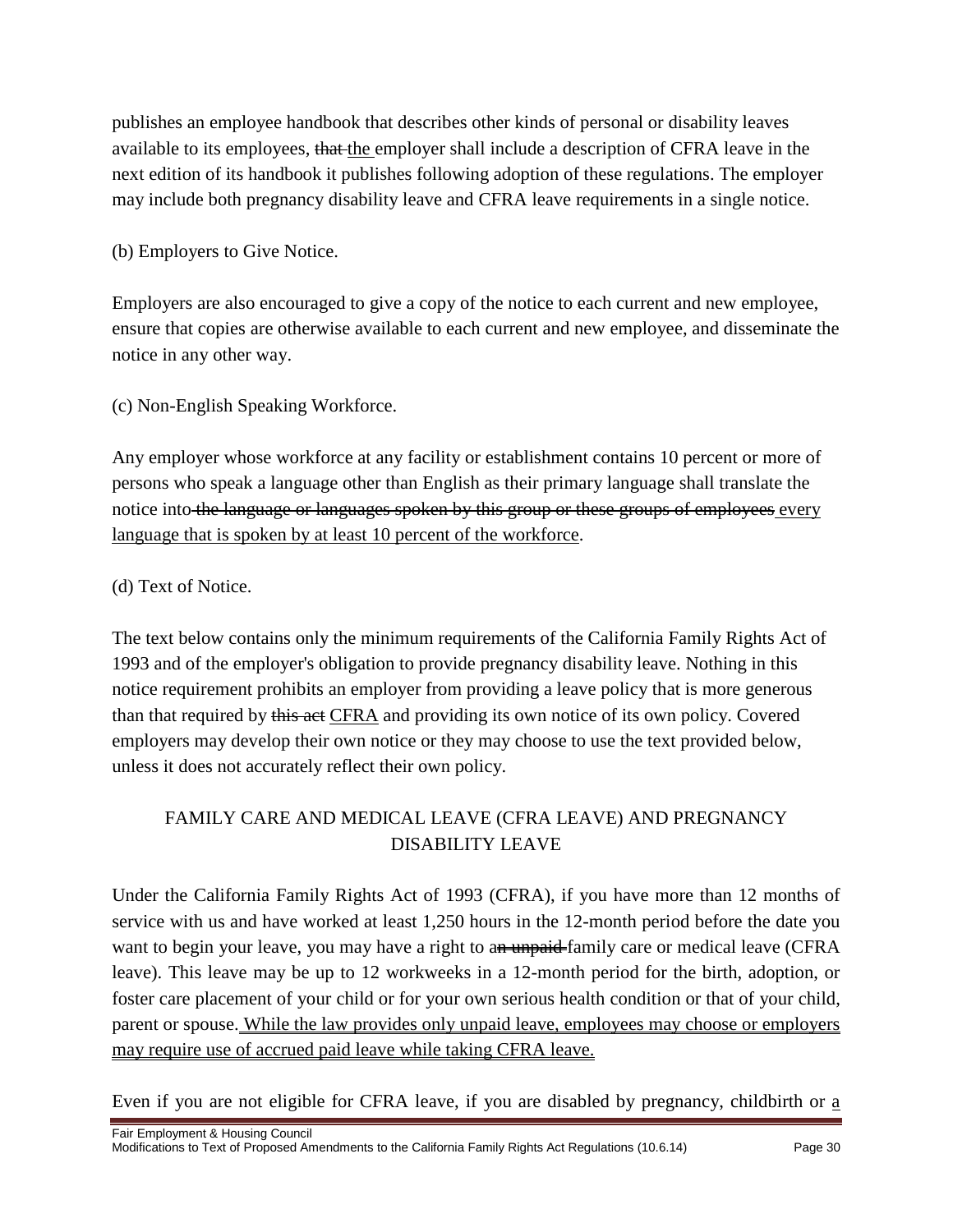related medical conditions, you are entitled to take a pregnancy disability leave of up to four months, depending on your period(s) of actual disability. If you are CFRA-eligible, you have certain rights to take BOTH a pregnancy disability leave and a CFRA leave for reason of the birth of your child. Both leaves contain a guarantee of reinstatement—for pregnancy disability it is to the same position or and for CFRA it is to the same or a comparable position—at the end of the leave, subject to any defense allowed under the law.

If possible, you must provide at least 30 days' advance notice for foreseeable events (such as the expected birth of a child or a planned medical treatment for yourself or of a family member). For events that are unforeseeable, we need you to notify us, at least verbally, as soon as you learn of the need for the leave. Failure to comply with these notice rules is grounds for, and may result in, deferral of the requested leave until you comply with this notice policy.

We may require certification from your health care provider before allowing you a leave for pregnancy disability or for your own serious health condition. or We also may require certification from the health care provider of your child, parent or spouse, who has a serious health condition, before allowing you a leave to take care of that family member. When medically necessary, leave may be taken on an intermittent or reduced work schedule.

If you are taking a leave for the birth, adoption, or foster care placement of a child, the basic minimum duration of the leave is two weeks, and you must conclude the leave within one year of the birth or placement for adoption or foster care.

Taking a family care or pregnancy disability leave may impact certain of your benefits and your seniority date. If you want more information regarding your eligibility for a leave and/or the impact of the leave on your seniority and benefits, please contact

Note: Authority cited: Section 12935(a), Government Code. Reference: Sections 12940, 12945 and 12945.2, Government Code; Family and Medical Leave Act of 1993, 29 U.S.C. § 2601 et seq.; and 29 C.F.R. § 825

### **§ 11097 11096. Relationship with FMLA Regulations.**

\_\_\_\_\_\_\_\_\_\_\_\_\_\_\_\_\_\_\_\_\_\_\_\_\_\_\_\_\_\_ .

To the extent that they are within the scope of Government Code section 12945.2 and not inconsistent with this article, other state law, or the California Constitution, the Council incorporates by reference the federal regulations interpreting FMLA issued that became effective January 6, 1995 March 8, 2013 (29 C.F.R. Part 825), which govern any FMLA leave that is also a leave under this article.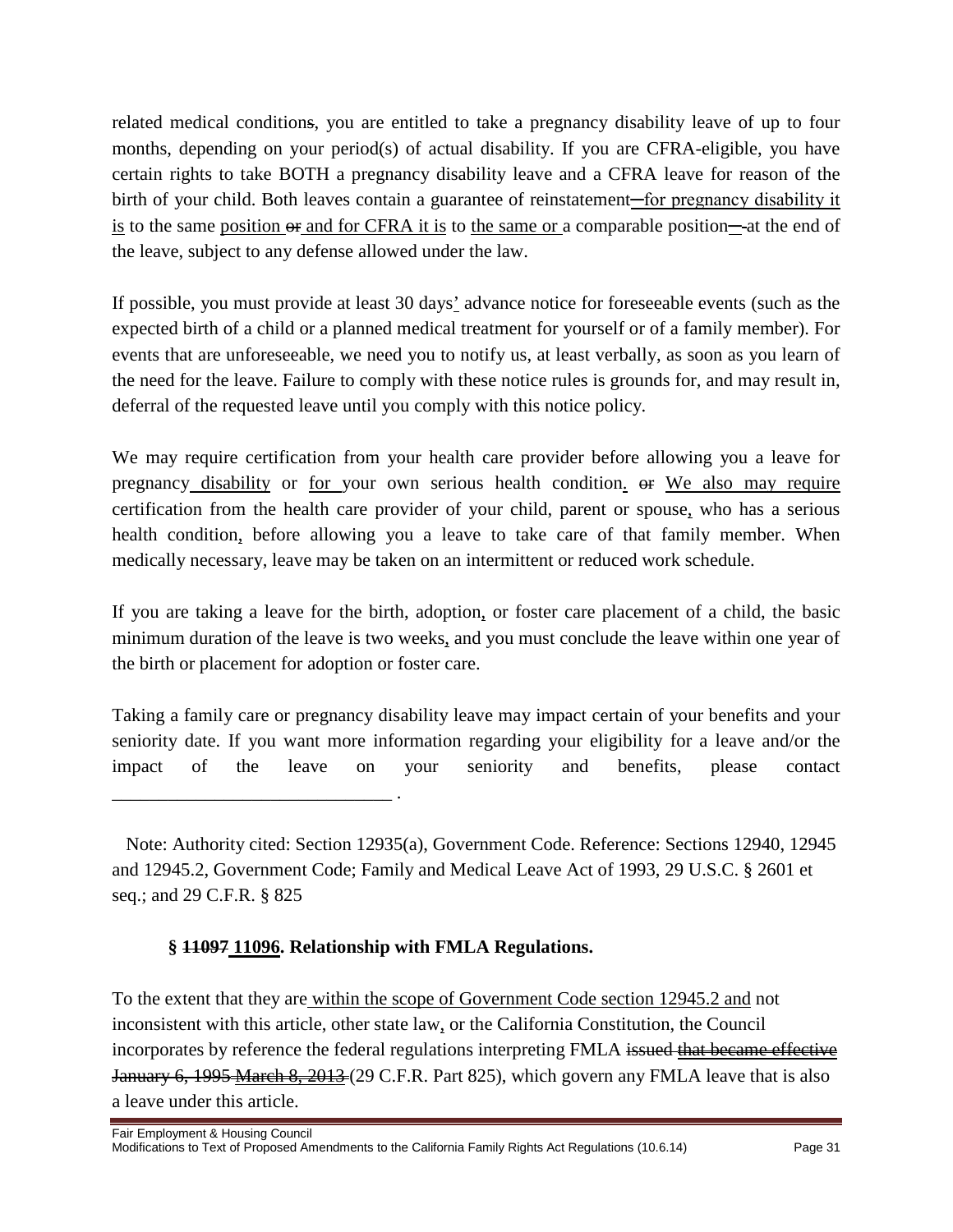Note: Authority cited: Section 12935(a), Government Code. Reference: Section 12945.2, Government Code; Family and Medical Leave Act of 1993, 29 U.S.C. § 2601 et seq.; and 29 C.F.R. § 825.

#### **§ 11098 11097. Certification Form.**

For leaves involving serious health conditions, the employer may utilize the following Certification of Health Care Provider form or its equivalent. Employers may also utilize any other certification form, such as the United States Department of Labor Form WH-380, revised December 1994 (Certification of Health Care Provider/Family and Medical Leave Act of 1993), provided that so long as the health care provider does not disclose the underlying diagnosis of the serious health condition involved without the consent of the patient.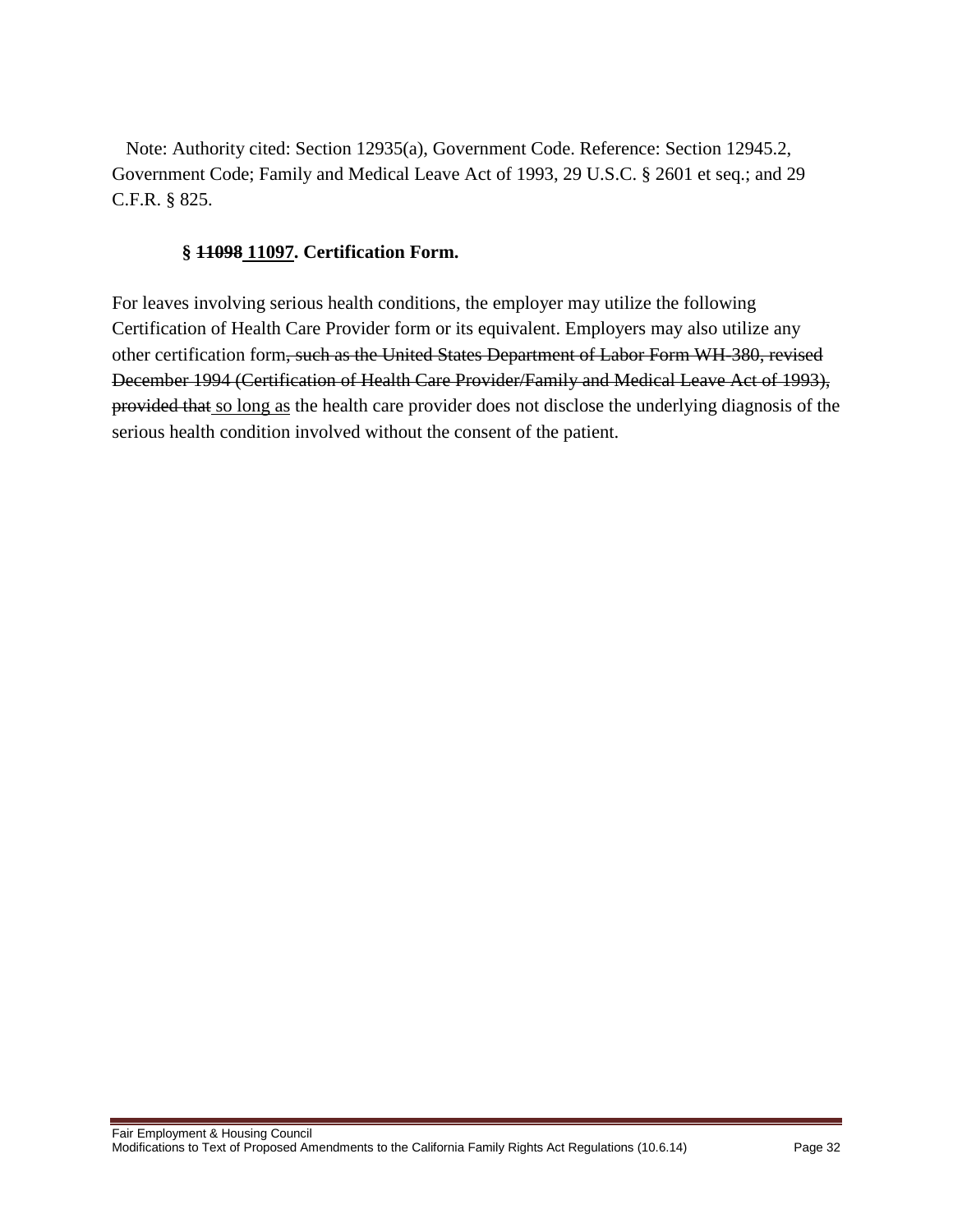#### FAIR EMPLOYMENT & HOUSING COMMISSIONCOUNCIL CERTIFICATION OF HEALTH CARE PROVIDER (California Family Rights Act of 1993 (CFRA))

IMPORTANT NOTE: The California Genetic Information Nondiscrimination Act of 2011 (CalGINA) prohibits employers and other covered entities from requesting, or requiring, genetic information of an individual or family member of the individual except as specifically allowed by law. To comply with the Act, we are asking that you not provide any genetic information when responding to this request for medical information. "Genetic Information," as defined by CalGINA, includes information about the individual's or the individual's family member's genetic tests, information regarding the manifestation of a disease or disorder in a family member of the individual, and includes information from genetic services or participation in clinical research that includes genetic services by an individual or any family member of the individual. "Genetic Information" does not include information about an individual's sex or age.

- 1. Employee's Name:
- 2. Patient's Name (If other than employee):\_\_\_\_\_\_\_\_\_\_\_\_\_\_\_\_\_\_\_\_\_\_\_\_\_\_\_\_\_\_\_\_\_\_\_\_\_\_\_\_\_\_

Patient's relationship to employee:

If patient is employee's child, is patient under 18 or an adult independent child:

Yes No



3. Date medical condition or need for treatment commenced [NOTE: THE HEALTH CARE PROVIDER IS NOT TO DISCLOSE THE UNDERLYING DIAGNOSIS WITHOUT CONSENT OF THE PATIENT:]

\_\_\_\_\_\_\_\_\_\_\_\_\_\_\_\_\_\_\_\_\_\_\_\_\_\_\_\_\_\_\_\_\_\_\_\_\_\_\_\_\_\_\_\_\_\_\_\_\_\_\_\_\_\_\_\_\_\_\_\_\_\_\_\_\_\_\_\_\_\_\_\_\_\_\_

- 4. Probable duration of medical condition or need for treatment:
- 5. The attached sheet describes what is meant by a "serious health condition" under both the federal Family and Medical Leave Act (FMLA) and the California Family Rights Act (CFRA). Does the patient's condition qualify as a serious health conditionunder any of the categories described? If so, please check the appropriate category.

 $(1)$   $(2)$   $(3)$   $(4)$   $(5)$   $(6)$ 

Yes No

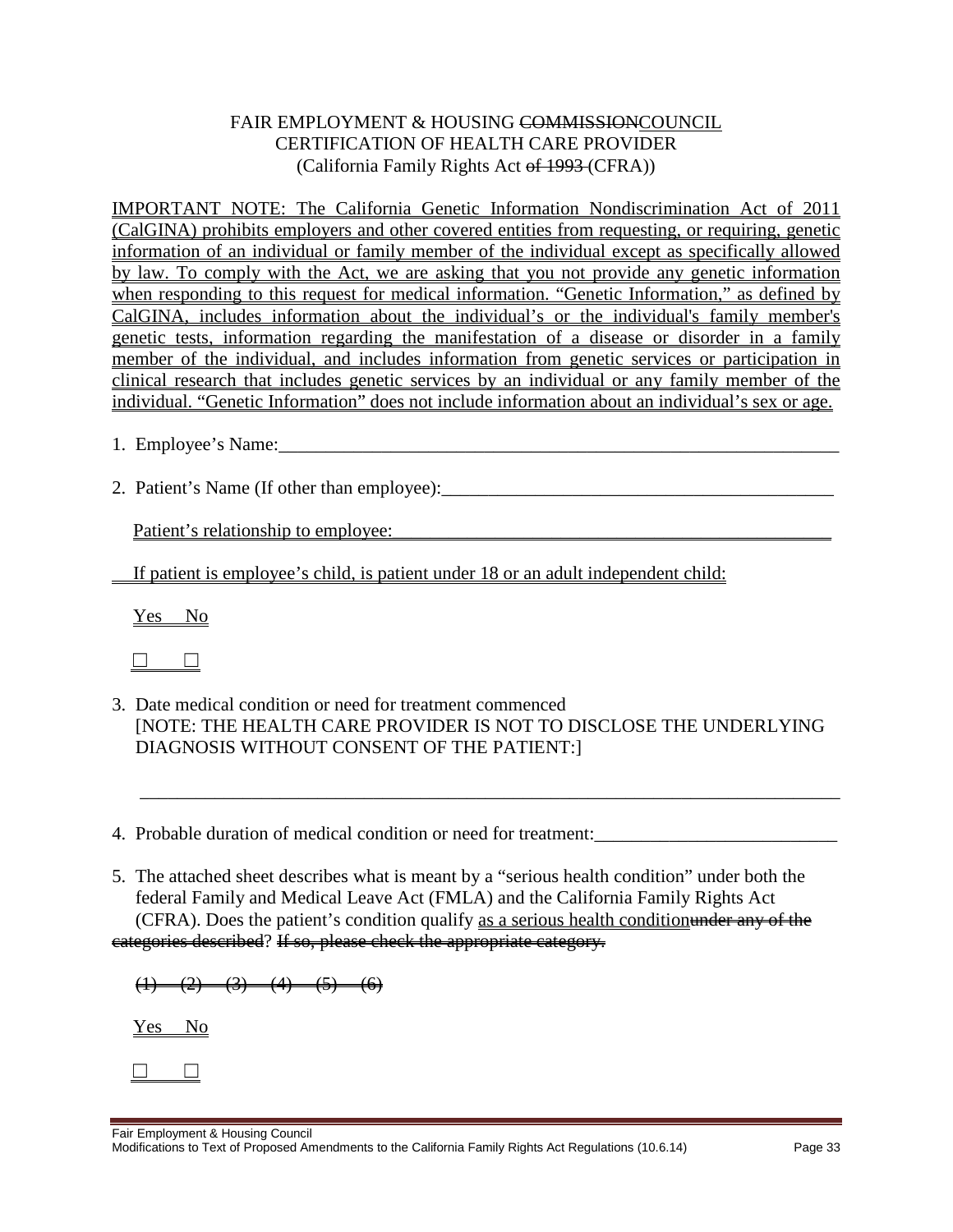6. If the certification is for the serious health condition of the employee, please answer the following:

Yes No

- $\Box$  Is the employee able to perform work of any kind? (If "No,", skip next question.)
- $\Box$   $\Box$  Is employee unable to perform any one or more of the essential functions of employee's position? (Answer after reviewing statement from employer of essential functions of employee's position, or, if none provided, after discussing with employee.)
- 7. If the certification is for the care of the employee's family member, please answer the following:
	- Yes No
	- $\Box$   $\Box$  Does (or will) the patient require assistance for basic medical, hygiene, nutritional needs, safety, or transportation?
	- ☐ ☐ After review of the employee's signed statement (See Item 10 below), does the condition warrant the participation of the employee? (This participation may include psychological comfort and/or arranging for third-party care for the family member.)
- 8. Estimate the period of time care is needed or during which the employee's presence would be beneficial:

\_\_\_\_\_\_\_\_\_\_\_\_\_\_\_\_\_\_\_\_\_\_\_\_\_\_\_\_\_\_\_\_\_\_\_\_\_\_\_\_\_\_\_\_\_\_\_\_\_\_\_\_\_\_\_\_\_\_\_\_\_\_\_\_\_\_\_\_\_\_\_\_\_\_\_

9. Please answer the following question only if the employee is asking for intermittent leave or a reduced work schedule.

Yes No

- $\Box$   $\Box$  Is it medically necessary for the employee to be off work on an intermittent basis or to work less than the employee's normal work schedule in order to deal with the serious health condition of the employee or family member?
- $\Box$   $\Box$  If the answer to 9 is yes, please indicate the estimated number of doctor's visits, and/or estimated duration of medical treatment, either by the health care practitioner or another provider of health services, upon referral from the health care provider.

\_\_\_\_\_\_\_\_\_\_\_\_\_\_\_\_\_\_\_\_\_\_\_\_\_\_\_\_\_\_\_\_\_\_\_\_\_\_\_\_\_\_\_\_\_\_\_\_\_\_\_\_\_\_\_\_\_\_\_\_\_\_\_\_\_\_\_\_ \_\_\_\_\_\_\_\_\_\_\_\_\_\_\_\_\_\_\_\_\_\_\_\_\_\_\_\_\_\_\_\_\_\_\_\_\_\_\_\_\_\_\_\_\_\_\_\_\_\_\_\_\_\_\_\_\_\_\_\_\_\_\_\_\_\_\_\_

Fair Employment & Housing Council Modifications to Text of Proposed Amendments to the California Family Rights Act Regulations (10.6.14) Page 34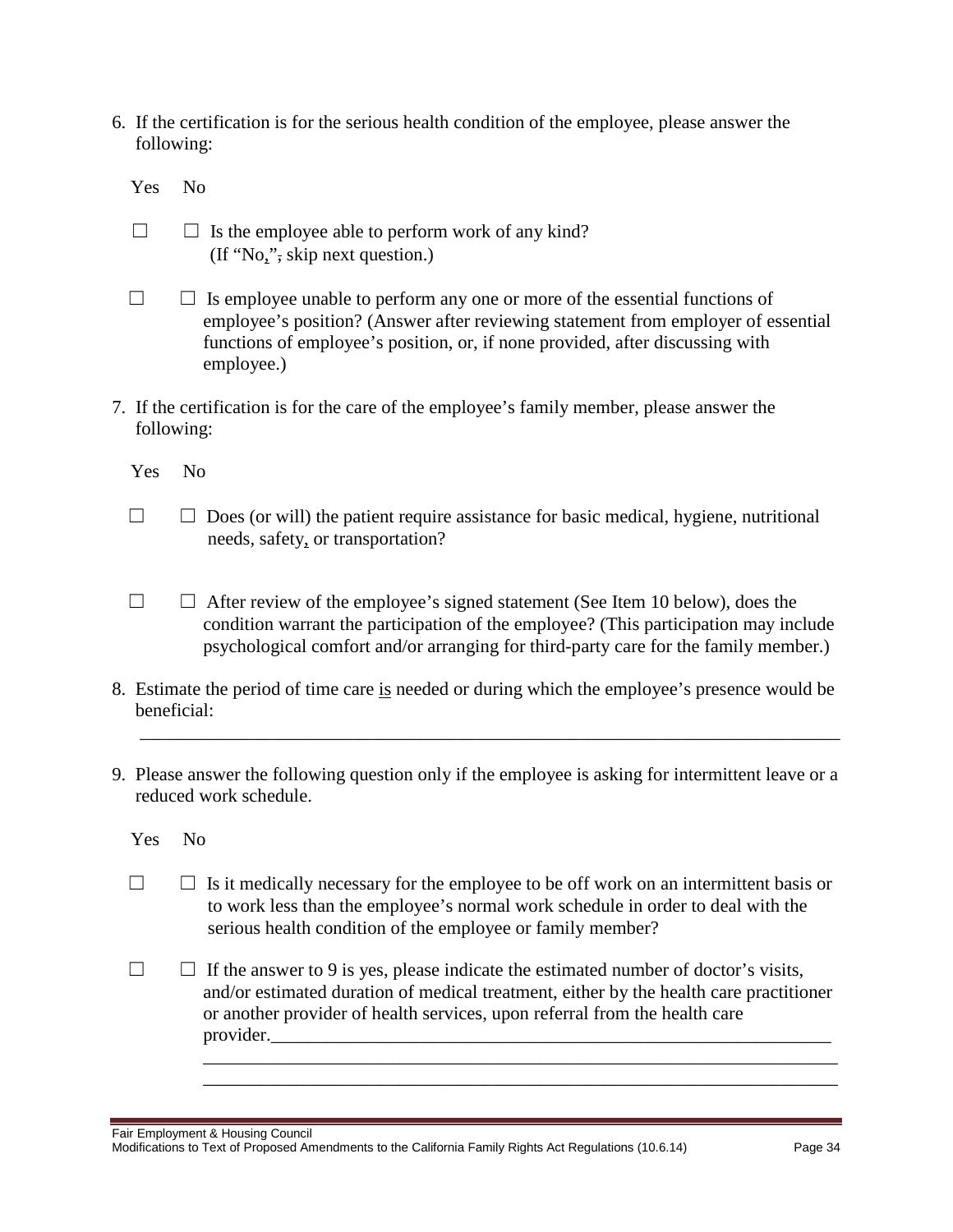#### ITEM 10 IS TO BE COMPLETED BY THE EMPLOYEE NEEDING FAMILY LEAVE. \*\*\*\*TO BE PROVIDED TO THE HEALTH CARE PROVIDER UNDER SEPARATE COVER.

10. When family care leave is needed to care for a seriously-ill family member, the employee shall state the care he or she will provide and an estimate of the time period during which this care will be provided, including a schedule if leave is to be taken intermittently or on a reduced work schedule:

\_\_\_\_\_\_\_\_\_\_\_\_\_\_\_\_\_\_\_\_\_\_\_\_\_\_\_\_\_\_\_\_\_\_\_\_\_\_\_\_\_\_\_\_\_\_\_\_\_\_\_\_\_\_\_\_\_\_\_\_\_\_\_\_\_\_\_\_\_\_\_\_\_\_\_ \_\_\_\_\_\_\_\_\_\_\_\_\_\_\_\_\_\_\_\_\_\_\_\_\_\_\_\_\_\_\_\_\_\_\_\_\_\_\_\_\_\_\_\_\_\_\_\_\_\_\_\_\_\_\_\_\_\_\_\_\_\_\_\_\_\_\_\_\_\_\_\_\_\_\_ \_\_\_\_\_\_\_\_\_\_\_\_\_\_\_\_\_\_\_\_\_\_\_\_\_\_\_\_\_\_\_\_\_\_\_\_\_\_\_\_\_\_\_\_\_\_\_\_\_\_\_\_\_\_\_\_\_\_\_\_\_\_\_\_\_\_\_\_\_\_\_\_\_\_\_

11. Printed name of health care provider: Signature of health care provider:

Date:

 $\mathcal{L}_\mathcal{L} = \mathcal{L}_\mathcal{L} = \mathcal{L}_\mathcal{L} = \mathcal{L}_\mathcal{L} = \mathcal{L}_\mathcal{L} = \mathcal{L}_\mathcal{L}$ 

12. Signature of Employee:

Date:

\_\_\_\_\_\_\_\_\_\_\_\_\_\_\_\_\_\_\_\_\_\_\_\_\_\_\_\_\_\_\_\_\_\_\_\_\_\_\_\_\_\_\_\_

"Serious health condition" means an illness, injury (including, but not limited to, on-the-job injuries), impairment, or physical or mental condition of the employee or a child, parent, or spouse of the employee that involves either inpatient care or continuing treatment, including, but not limited to, treatment for substance abuse. A serious health condition may involve one or more of the following: A "Serious Health Condition" means an illness, injury, impairment, or physical or mental condition that involves one of the following:

1. Hospital Care

Inpatient care (i.e., an overnight stay) in a hospital, hospice, or residential medical care facility, including any period of incapacity or subsequent treatment in connection with or consequent to such inpatient care. A person is considered an "inpatient" when he or she is formally admitted to a health facility with the expectation that he or she will remain at least overnight and occupy a bed, even if it later develops that such person can be discharged or transferred to another facility and does not actually remain overnight.

- 2. Absence Plus Treatment
	- (a) A period of incapacity of more than three consecutive calendar days (including any subsequent treatment or period of incapacity relating to the same condition), that also involves:
		- (1) Treatment two or more times by a health care provider, by a nurse or physician's assistant under direct supervision of a health care provider, or by a provider of health care services (e.g., physical therapist) under orders of, or on referral by, a health care